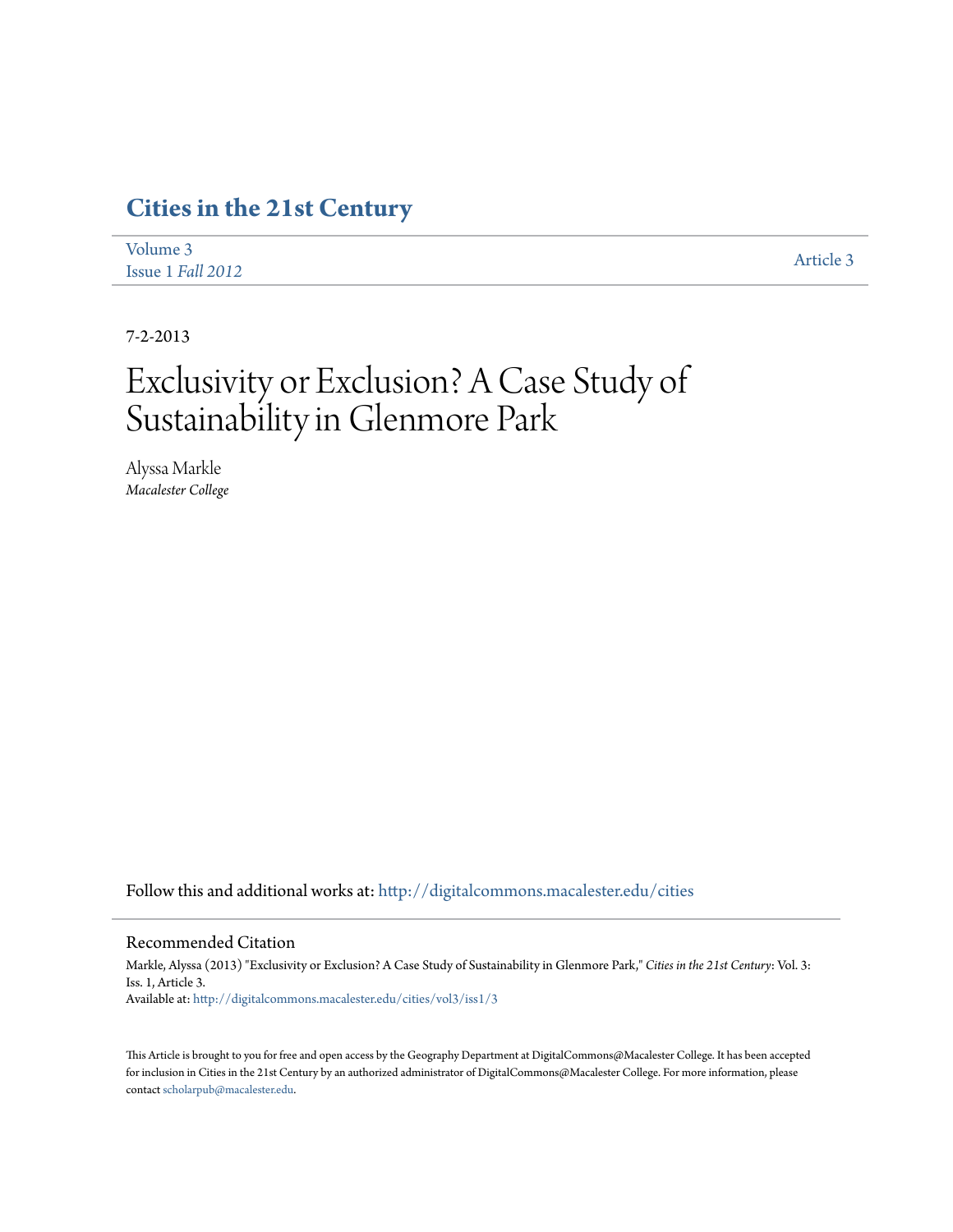Markle: A Case Study of Sustainability in Glenmore Park

### **Exclusivity or Exclusion?**

### A Case Study of Sustainability in Glenmore Park

Alyssa Markle

Macalester College

# **1. Introduction**

Master planned estates (MPE) aim to design a community in full, planning all aspects from houses and trees to schools and shopping centers. The rapid establishment of MPEs in Australia as the newest and most popular form of suburban development has generated both acclaim and controversy. For some, MPEs encapsulate all that is wrong with society as they further facilitate exclusive enclaves for the socially privileged. While for others, MPEs offer a better suburban environment with strong communities and quality services (Johnson, 2010). In 1990, a coalition began planning a new MPE known as Glenmore Park in western Sydney, an area long suffering from negative stereotyping and segregation. Given the far-reaching and detailed community planning inherent to MPEs, Glenmore Park was uniquely positioned to ameliorate the socio-cultural polarization prevalent in the area by capitalizing on the positive aspects of MPEs. In the promotional materials and Structure Plan for Glenmore Park, the coalition outlined an approach to development involving social, environmental, and economic sustainability initiatives. By examining these initiatives through an urban regime theory lens, it is clear Glenmore Park's coalition aligned a middle class progressive regime. The attention given to all three forms of sustainability properly situated Glenmore Park to break down the negative perceptions surrounding western Sydney through the construction of an innovative and sustainable community. However, in an attempt to answer the question, how does the presentation of triple bottom line approach to development, as seen in Glenmore Park's

Exclusivity or Exclusion? 1

1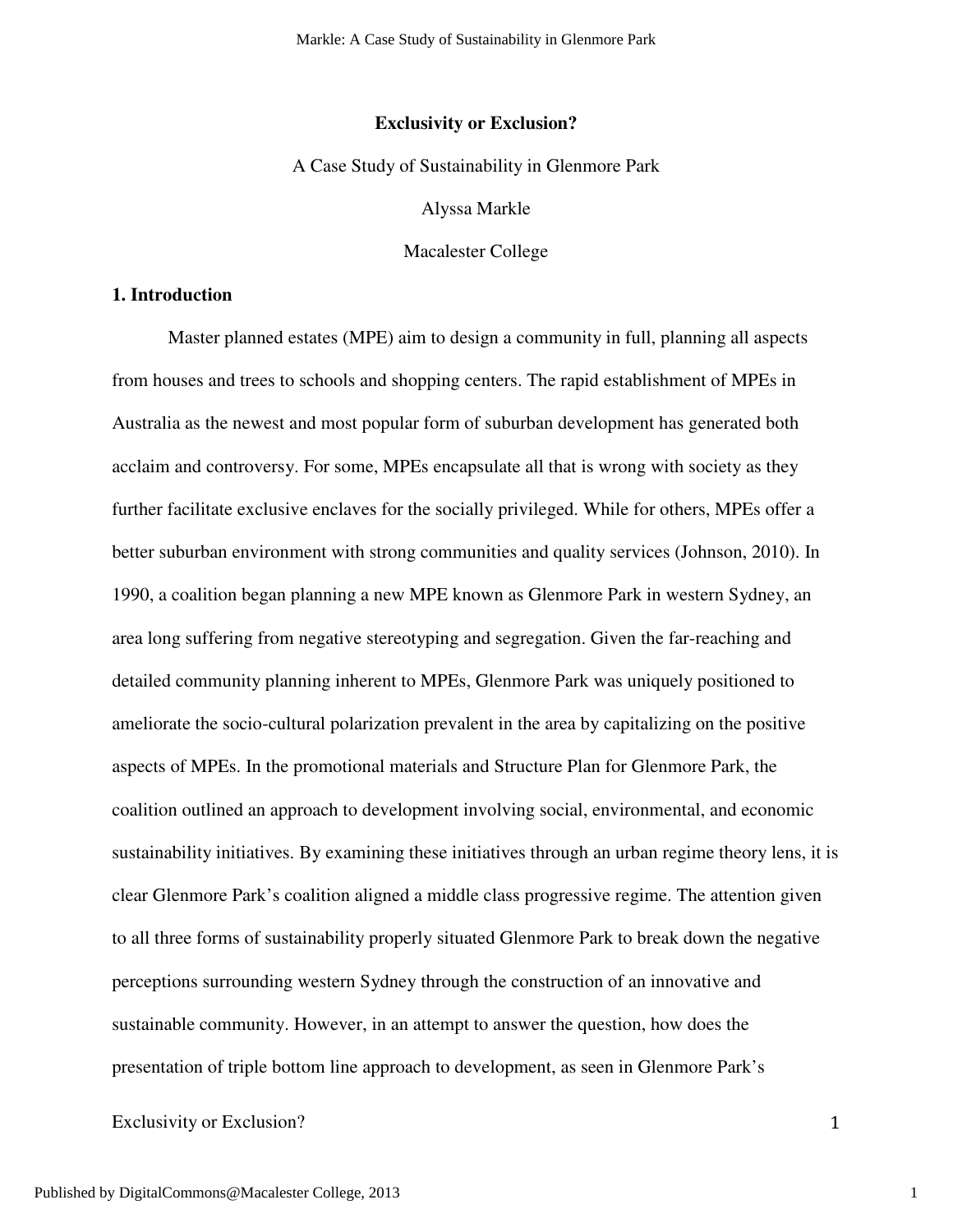promotional material and Structure Plan, align with the actuality of the MPE, it is clear that a regime misrepresentation occurred – where the goals of the coalition did not match the built community. In comparing the stated goals of Glenmore Park with the actuality of the MPE, the lofty objectives of the coalition did not come to fruition in the built environment. Rather, Glenmore Park's coalition's claims to social and environmental sustainability were mostly rooted in economic returns, an indicator of a development regime. As a result, the coalition facilitated the creation of a two-tier system where those within the estate benefited at the cost of those outside the estate. Ultimately, the exclusivity of Glenmore Park resulted in exclusion. Through the use of urban regime theory and discourse analysis, I will argue that the goals stated by Glenmore Park's coalition and their supposed commitment to a triple-bottom line approach to sustainability may have only been lip service used to increase the coalition's economic returns, thereby raising questions about the true motives of the Glenmore Park coalition.

To present my argument I will first provide background information in section one on the triple-bottom line approach to sustainability, the development of MPEs, and the evolution of negative stereotypes in western Sydney. The information in section one will be critical in understanding the great potential Glenmore Park's coalition had in improving the overall region of western Sydney. Section two, methodology, will illustrate how urban regime theory, descriptive case study method, and discourse analysis will be apply to my argument, as well as why Glenmore Park was chosen as the focus of this paper. The methodology explained in section two will then be applied in section three, analysis. The analysis will be presented in four parts. Four guiding questions will be used to form the analysis: How was Glenmore Park presented by the coalition? What community was actually created at Glenmore Park? If a middle class progressive regime was not implemented, what regime did the coalition implement in Glenmore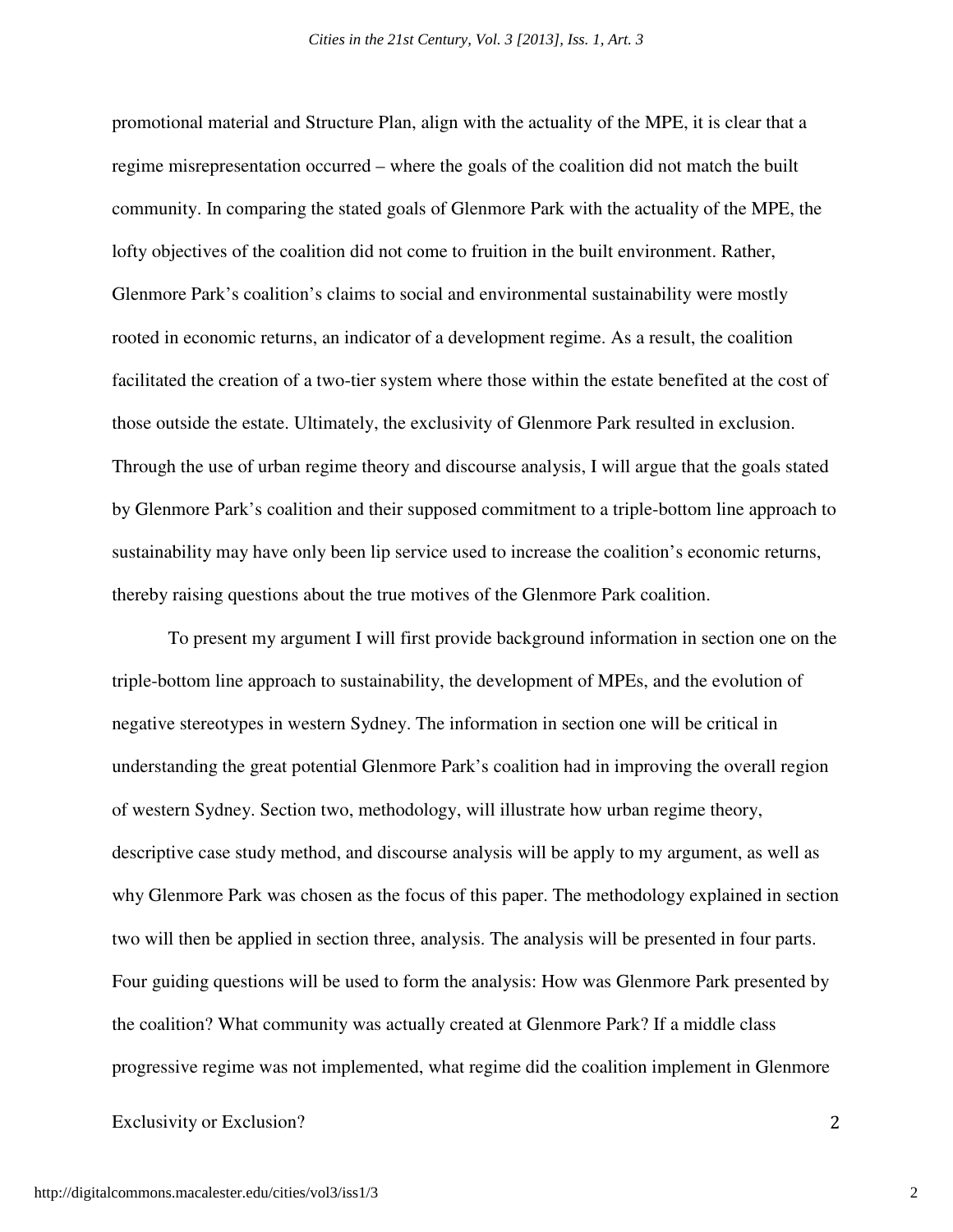Park? and finally, What are the possible motivations for a regime misrepresentation? These questions will clearly argue and explain how a regime shift occurred and how this shift resulted in a break down of the triple-bottom line approach to sustainability, which ultimately only favored economic sustainability. Before concluding in section six, section five will detail the implications of the findings for both western Sydney and the broader society.

### **2. Background**

 Prior to discussing Glenmore Park, certain foundational knowledge must be established. This section will provide information on the triple-bottom line approach to sustainability as well as definitions for social, environmental, and economic sustainability. While the term "triplebottom line" is not explicitly stated in the planning documents for Glenmore Park, the central concepts of the terms are undoubtedly present and are therefore important to discuss. Next, a general overview of the history and defining characteristics of MPEs will be presented. Finally, a background of western Sydney will help provide context for the construction of Glenmore Park. Collectively these sub-sections will set the stage for a detailed examination of Glenmore Park.

### **2.1 Triple Bottom Line**

In 1997, environmentalist and economist, John Elkington developed the expression "triple bottom line" in his book *Cannibal with a Fork: the Triple Bottom Line of 21st Century Business*. In the book, Elkington took the three-pronged approach to sustainability—social, environmental, and economic—established earlier by the 1987 Brundtland Report and connected it with the business sector. Elkington's expression quickly became an international buzzword to describe a mode of corporate reporting that encompasses all three concerns (McKenzie, 2004, p. 6). Over time the term was applied to discussions on sustainability as well. The term "triple bottom line" crystallized the increasingly widespread view that, "it is not possible to achieve a

#### Exclusivity or Exclusion? 3

3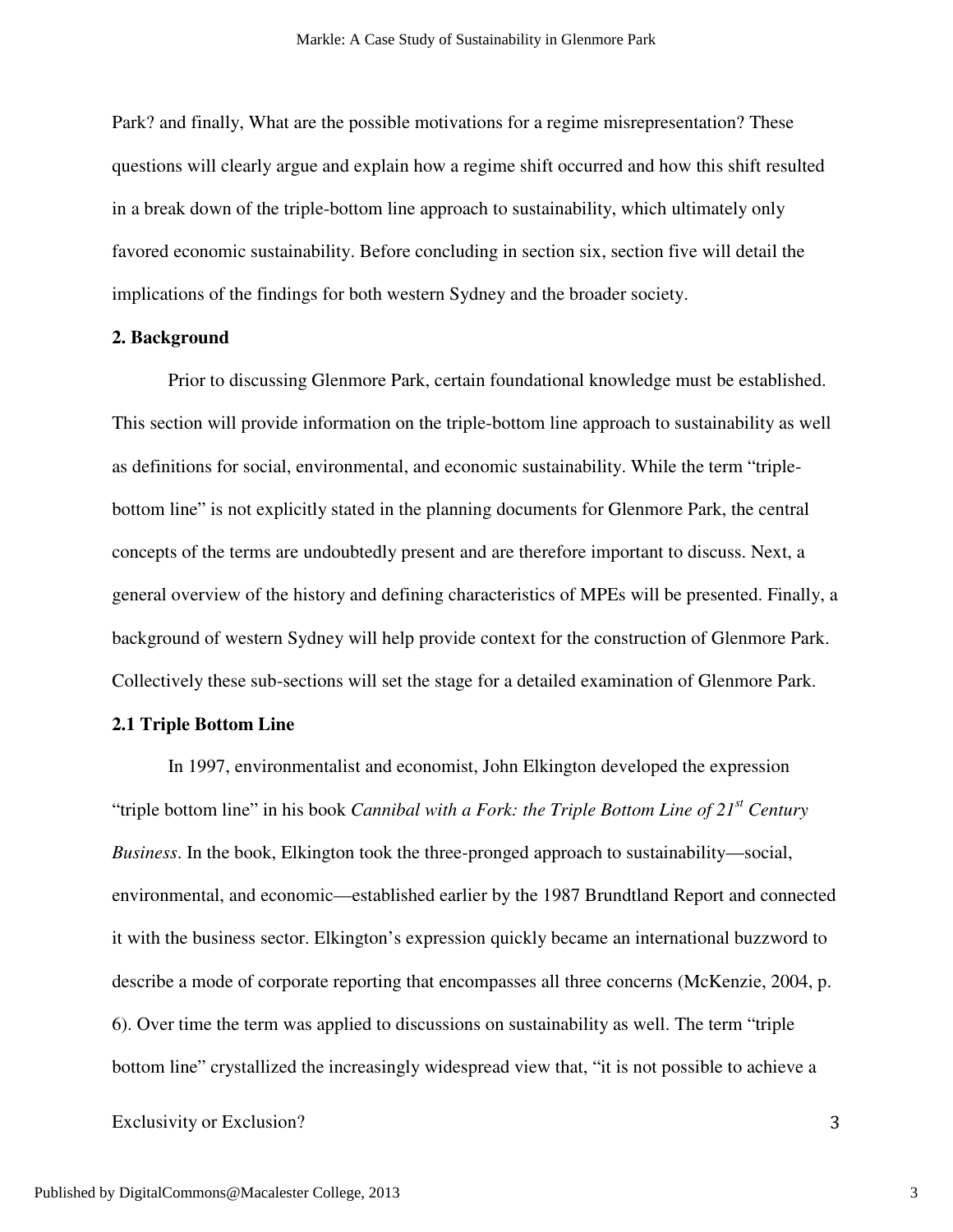desired level of ecological or social or economic sustainability (separately) without achieving at least a basic level of all three forms of sustainability, simultaneously" (Sutton, 2000).

 Understanding and properly applying all three forms of sustainability is key for MPE coalitions as it can help MPE developers uphold their exclusive appeal through the formation of strong, close knit communities while avoiding outright exclusion on the basis of race, class, socioeconomic status, age, or gender. Due to the immense impact that successfully or unsuccessfully implementing a triple-bottom line approach to sustainability can have on whether MPE positively or negatively influence the communities both within and outside of the MPE, as well as the frequency with which the terms social, environmental, and economic sustainability are used in general discourse and in this paper, it is important to have a clear, shared understanding of the terms moving forward. Although there are many competing definitions of sustainability, when I use the terms in this paper I will be referring to the definitions below.

Social Sustainability: Of the three forms of sustainability, social sustainability is often the most difficult to define and especially quantify term of the triple bottom line. Stephen McKenzie (2004) took on the challenge of defining social sustainability and identified five principles through which social sustainability can be achieved. They are:

- 1. Equity: the community provides equitable opportunities and outcomes for all its members, particularly the poor and most vulnerable
- 2. Diversity: the community promotes and encourages diversity
- 3. Interconnectedness: the community provides processes, systems, and structures that promote connectedness within and outside the community at the formal, informal, and institutional level
- 4. Quality of Life: the community ensures that basic needs are met and fosters a good quality of life for all members at the individual, group, and community level
- 5. Democracy and Governance: the community provides democratic processes and open and accountable governance structures (p. 18-19).

By creating businesses, communities, and a society that fosters the above traits, social

sustainability can be enhanced.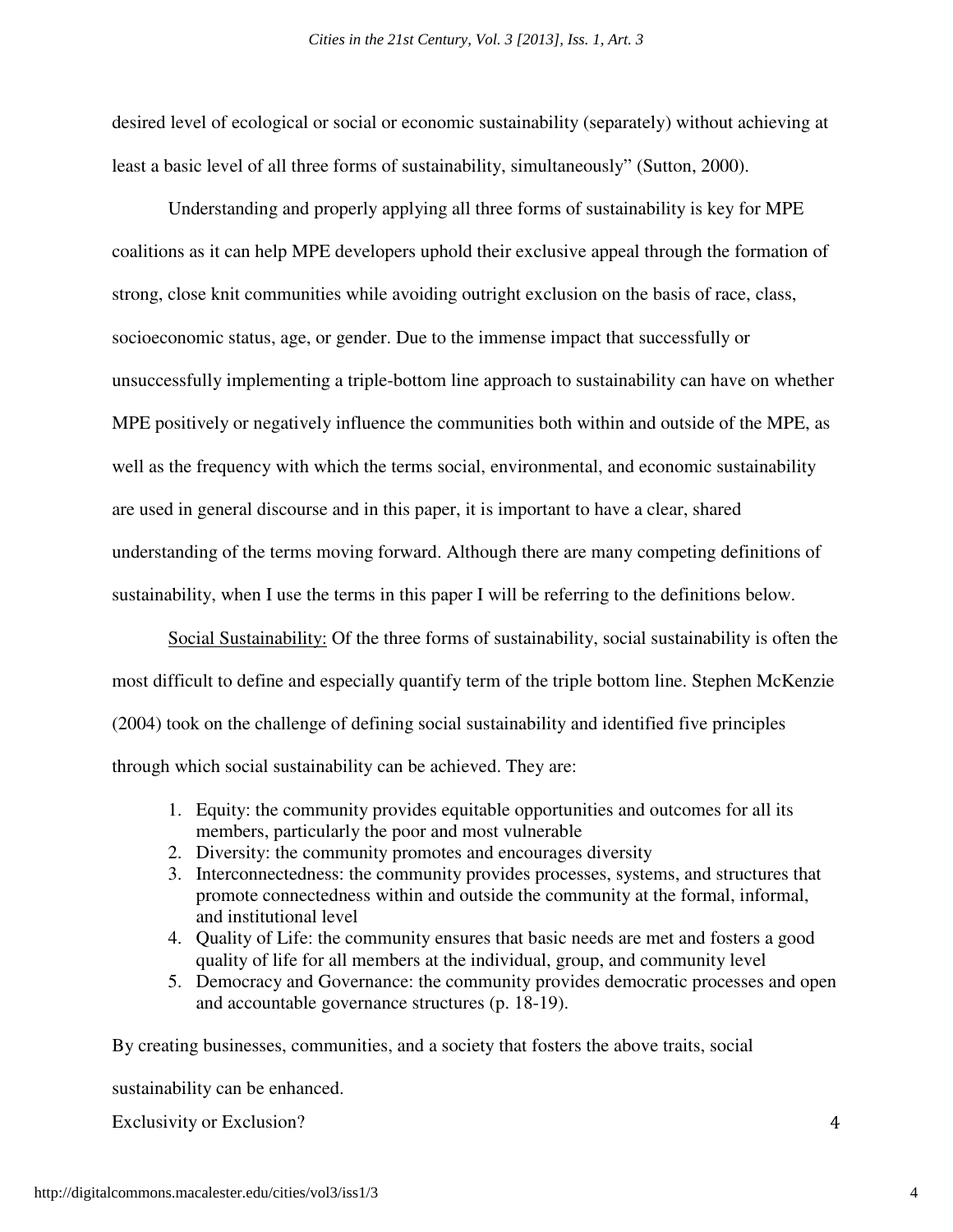Environmental Sustainability: Environmental sustainability refers to the ecological component of sustainability. John Morelli defines environmental sustainability as, "a condition of balance, resilience, and interconnectedness that allows human society to satisfy its need while neither exceeding the capacity of its supporting ecosystem to continue to regenerate the services necessary to meet those needs nor by our actions diminishing biological diversity" (2011, p. 23). Environmental sustainability includes a diverse range of focal topics including renewable energy sources, pollution reduction, waste reduction, and ecological preservation. For many, "it has become commonplace for 'sustainable development' or 'sustainability' to be defined strictly in terms of 'environmental sustainability.'" This poses a serious problem as it limits the potential positive impact of sustainable development (Basiago, 1999, p. 155).

 Economic Sustainability: Economic sustainability "implies a system of production that satisfies present consumption levels without compromising future needs" (Basiago, 1999, p. 150). In the case of business operations, economic sustainability calls for a wise use of resources so that businesses can continues to function over a number of years, while consistently returning a profit. The measure of economic sustainability is most commonly presented in monetary terms. Identifying and correcting inefficiencies in the business operation in order to increase monetary returns is a key component of economic sustainability. As Andrew Basiago states, in essence, the "'sustainability' that 'economic sustainability' seeks is the 'sustainability' of the economic system itself" (1999, p. 150).

 Planning for Glenmore Park began in 1990 and the first phase of construction was completed in 1998. With the Brundtland Report being released in 1987 and Elkington's book being published in 1997, the idea of a three-pronged approach to sustainability and its application to development were hot topics of discussion at that time and undoubtedly influenced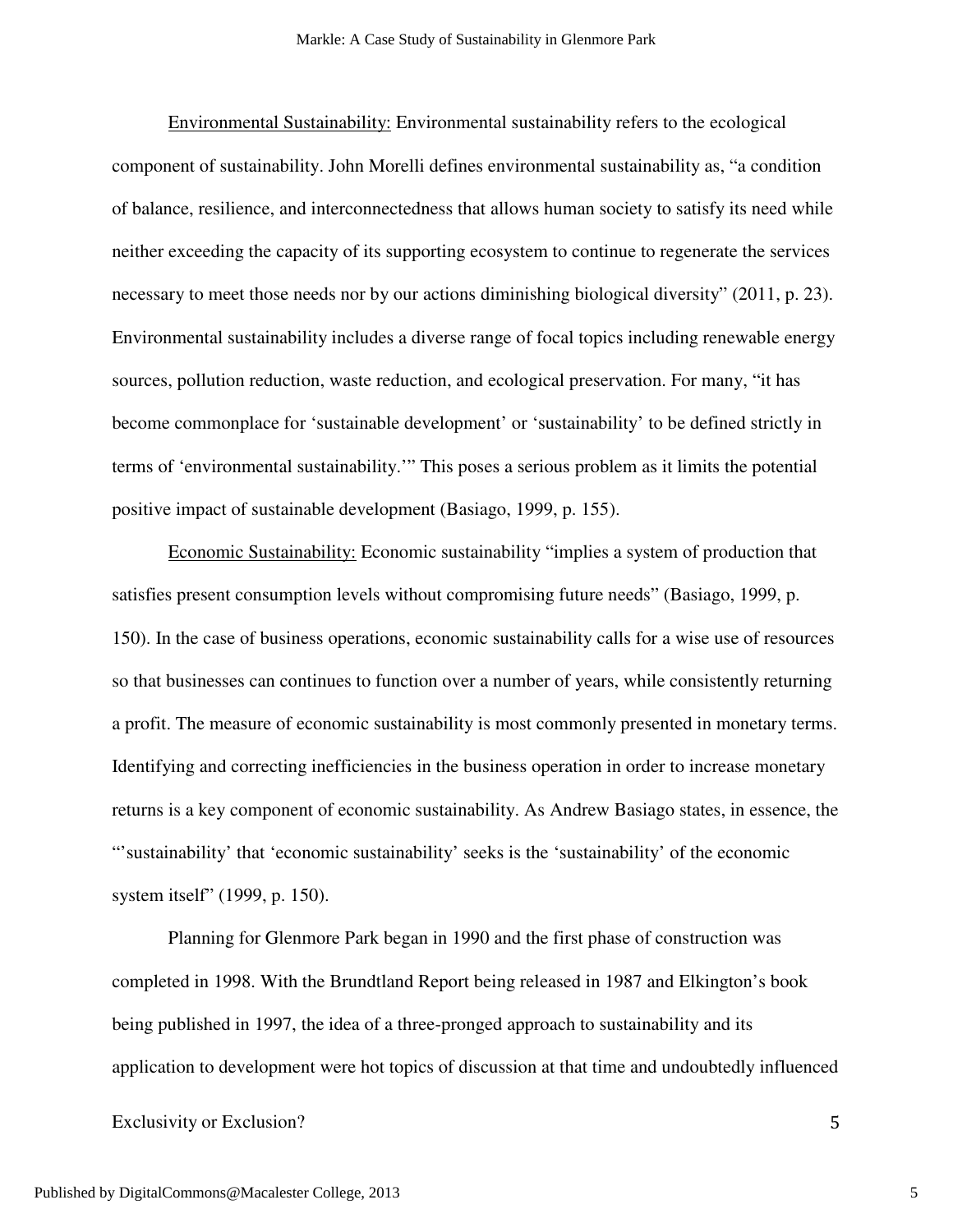Glenmore Park's coalition even though the term is not explicitly stated in the literature published by the coalition.

# **2.2 Master Planned Estates**

While MPEs are a fairly new addition to Australia's cityscape, the development and implementation of MPEs is quite old and can be traced back to the United Kingdom in the late 1800s. At this time, bourgeois philanthropists were creating communities aimed to rescue workers from the squalor, crime, and moral degradation of large industrial cities (Bounds, 2004). Thus social concerns were at the heart of MPEs from their earliest conception. MPEs were propelled further by Ebenzer Howard's Garden City Movement in the early  $20<sup>th</sup>$  century. Howard's visionary cities were conceived with the utopian values of health, peace, and community. Central to Howard's movement was the presence of "greenbelts" or parks that acted as buffers between developed areas. The existence of green spaces added an environmental component to MPEs in addition to social concerns. After World War II, MPEs fulfilled the strong post-war housing demand, first in the USA, and later in Australia. "Like their predecessors, these estates were shaped by a vision of sanctuary and community, combined with a far more clearly articulated objective of returns on real estate investment" (Cheshire et al., 2010, p. 359). The MPEs that stand in Australia today have evolved from these early precursors, but as Lynda Cheshire et al. note, along with the initial social and environmental focus, economic motives have surfaced.

Though varied in many aspects, MPEs' essential features include: a definable boundary, a consistent, but not necessarily uniform character, and overall control by a single development entity. Exhibiting substantial diversity, such planned estates generally contain a range of residential and non-residential land uses, open space, public services, and facilities. "They aim to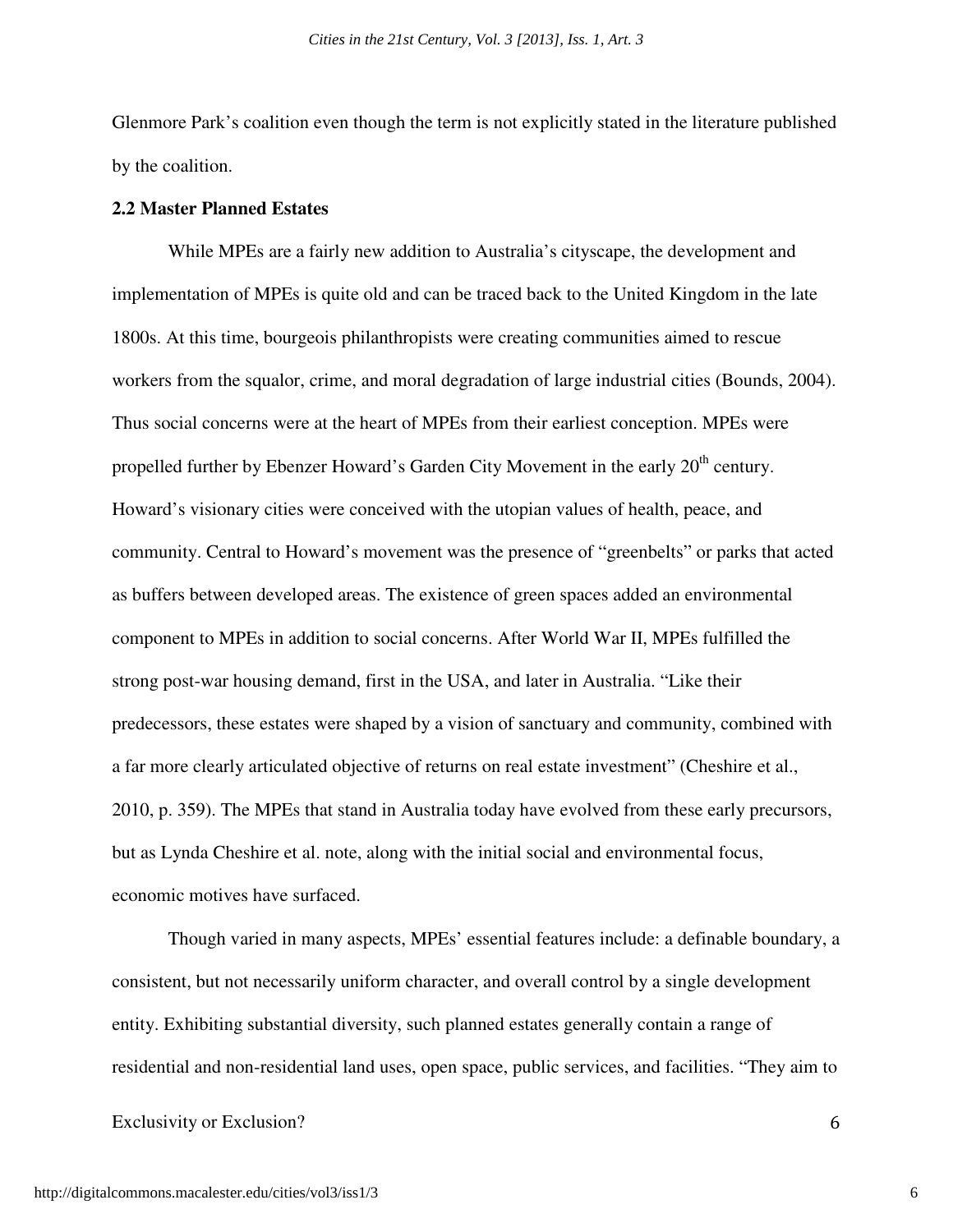provide residents with a complete living experience, from schools and shopping centres to parks and, in some cases, employment. MPEs therefore tend to be large-scale developments which involve comprehensive planning, separateness and concerted efforts to create 'community'" (Johnson, 2010, p. 376). As Louise Johnson states, "for some, [MPEs] epitomise all that is wrong with current Australian culture, as exclusive privatopias where the socially privileged can affirm their superior ethnic and class positions. For others, however, they offer a better suburban environment; with quality, comprehensive services provided in a timely manner, a positive community, and financial, personal, and physical security" (2010, p. 376). The attention given to the successful implementation of a triple-bottom line approach to development can help determine which direction a MPE will go, either privatopia or panacea.

## **2.3 The Evolution of the Westie Stereotype**

 In order to understand the development of Glenmore Park and the great potential the coalition had to positively influence the wider community, it is important to be familiar with the larger region of western Sydney. "For three decades, the Australian mass media have portrayed western Sydney in a predominately negative manner. As a result, a set of stereotypes has been socially constructed, continually reiterated, and embedded in the public consciousness. These constructions are generally narrow and derogatory" (Kenna, 2007, p. 303). The cause of these negative stereotypes is rooted in the prevalence of affordable housing that formed after World War II. The suburban dream was widespread in the post-war period and many Sydneysiders moved to western Sydney in search of affordable housing (Mee, 2002, p. 338). Government intervention enabled the availability of public housing in western Sydney, both through subsidies for home purchase and through the direct provision of public housing (Mee, 2002, 343). In the post-war period, Italian, Maltese, and Greek migrants took advantage of western Sydney's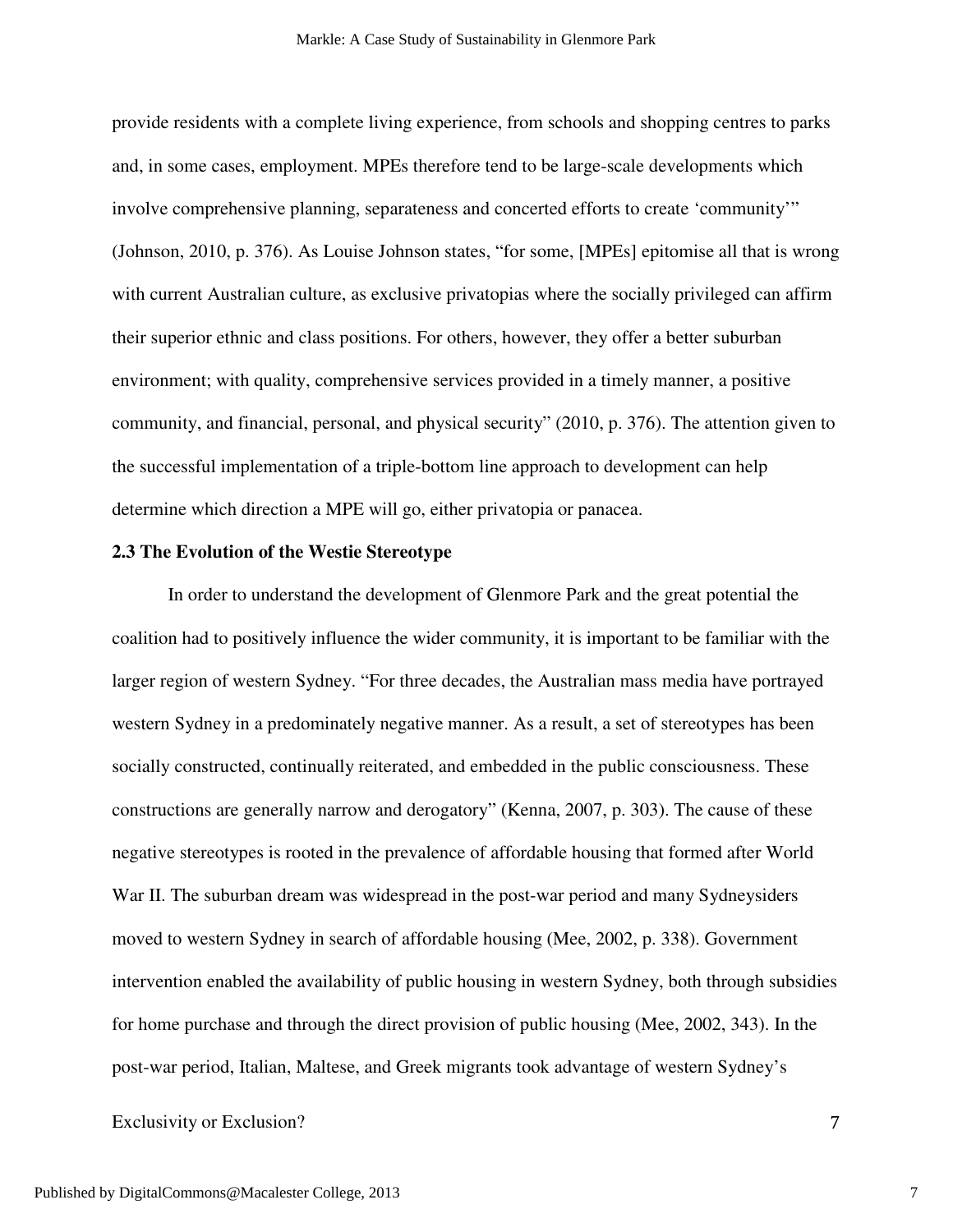affordable housing options (Gwyther, 2008). As a result, the term 'Westie' became a rhetorical device to designate the 'other', non-Anglo Australian Sydney. 'Westie' was used to set western Sydney as spatially, culturally, and economically different from the more prosperous and privileged Sydneysiders of the north and east. By the 1970s, the populations of western Sydney shifted as a new wave of immigrants came to Sydney. Non-European immigrants, particularly from South-East Asia and the Middle East and more recently North-East Africa, began to take up residence in western Sydney. Many of these migrants arrived as refugees. Access to affordable housing, migrant services, family reunion, ethno-cultural familiarity, and social networks all influenced the immigration shift and settlement in western Sydney (Gwyther, 2008). The aesthetic and cultural changes to the region elevated the negative understanding of the term 'Westie'. As Gabrielle Gwyther (2008) notes, "it became a term of division and derision, and shorthand for a population considered lowbrow, coarse and lacking education and cultural refinement".

 In recent years, however, the concentration of public housing in the region has decreased. Gwyther sees a connection between the decrease in public housing and the changing demographics of the region. Mainly, as the population inhabiting western Sydney has become less Anglo-Australian, the meaning of 'Westie' has become more derogatory resulting in the general region being viewed less favorably. These negative perceptions seem to have manifested into a movement to decrease public housing in order to "improve" the region. As Gwyther states "the image of public housing estates as dangerous sites of dysfunctionality, delinquency, broken homes, and riotous behavior is now deeply etched in the local psyche, and strongly influences the public's perceptions of life in Sydney's western suburbs" (2008).

#### Exclusivity or Exclusion? 8

8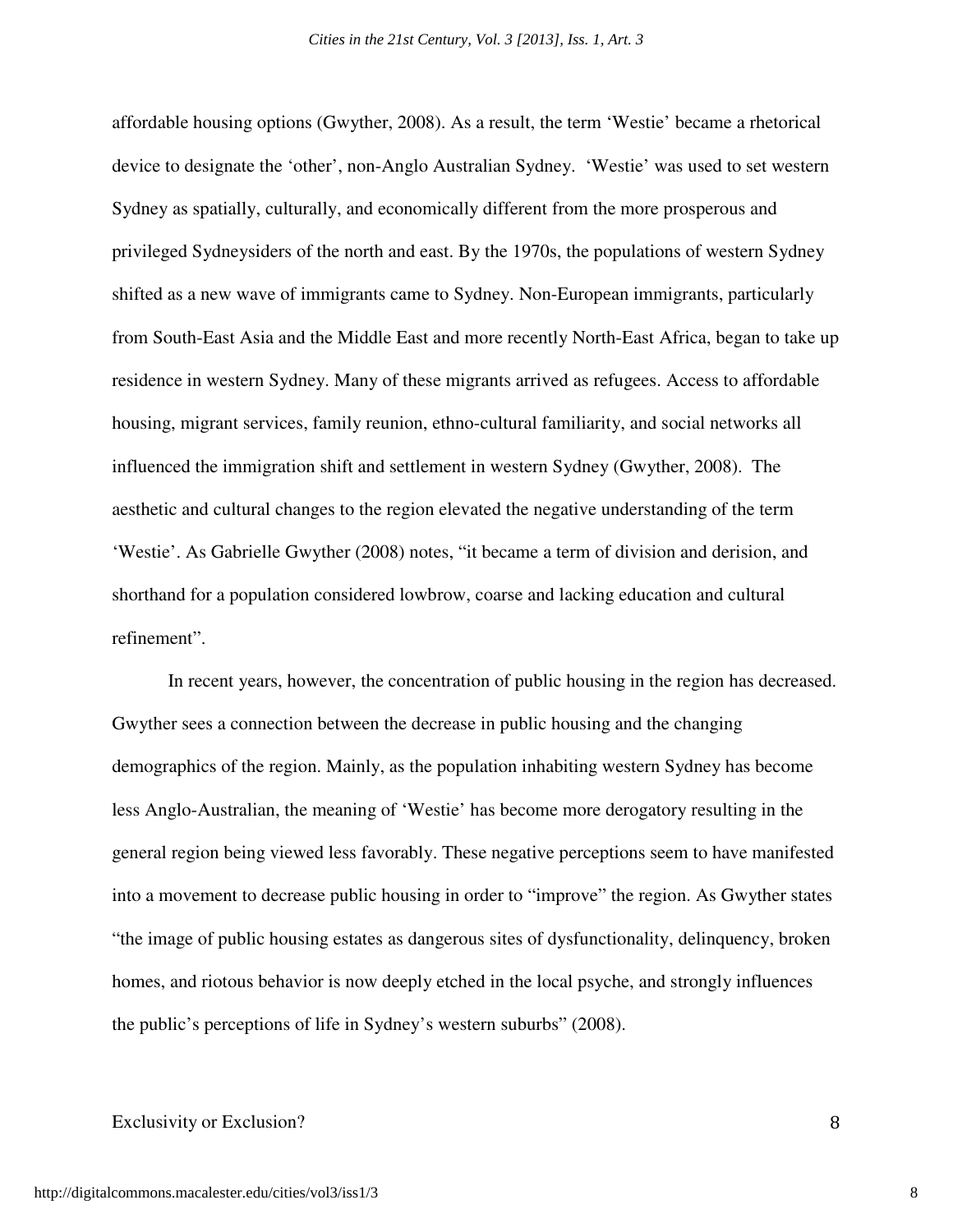Kathleen Mee (2002) notes the changes in government funding regimes and policy in favor of smaller concentrations of public housing and directing funds to support people in the private rental market as key to the decrease of public housing in the region. In recent years the direct provision of public housing has been undermined by federal government policy changes that redirect funds to support people in the private rental market by supplying rent assistance (Mee, 2002, p. 344). This change from the construction of public housing to financial assistance to promote private rentals has had a large impact on low-income residents in the region as well as general housing affordability. By examining the Australian Bureau of Statistics' data from 1996 and 2001, the shift from public to private rentals is apparent. In the Penrith local government area (LGA) where Glenmore Park is located, 1,051 private rental dwelling were built over the five-year period whereas public dwellings decreased by 39 dwellings (Mee, 2002). When examining these numbers in terms of rental costs, only 20% of the private rentals cost less than AUS \$150 per week whereas 78.54% of public rentals cost less than AUS \$150 per week (Mee, 2002, p. 347).

 The erosion of affordable housing in western Sydney has real consequences for residents in the area since public housing creates opportunities for a stable life. "Access to public housing allow[s] residents to plan their futures in place as they enjoyed security in their housing supply" (Mee, 2002, p. 346). Having stable housing means a stable education for children and the creation of an environment where local communities can development. In short, the supply of public rental housing allowed those unable to afford home ownership to access some of the benefits of suburban life" (Mee, 2002, p. 346).

Given the negative stereotypes in western Sydney, the decline of affordable housing in the area, and the historical precedent of designing MPEs to strengthen communities, the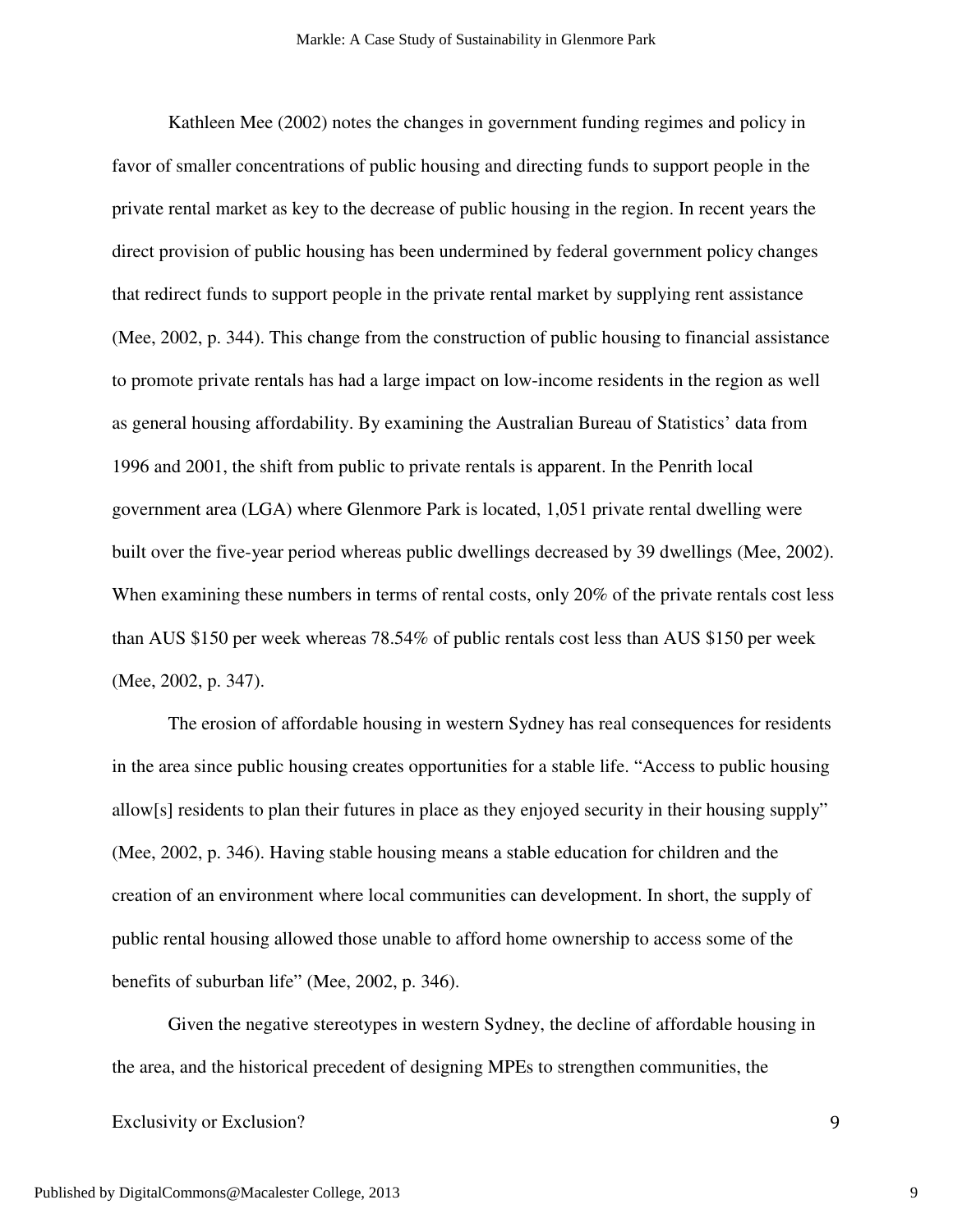developers of Glenmore Park possessed a very influential opportunity to decrease the polarization that has come to stereotype western Sydney. Glenmore Park's coalition sat at a pivotal intersection where the chance to make real, long-lasting, deep change in the way a region was viewed and lived was in their control. Unfortunately, Glenmore Park's coalition did not seize this opportunity and instead further exacerbated the negative stereotyping in the region. The next section will discuss the application of urban regime theory, discourse analysis, and case study method to Glenmore Park as a means to examine how the coalition failed to capitalize on the positive aspects of MPEs.

# **3. Methodology**

In order to analyze how the presentation of a triple bottom line development in Glenmore Park's promotional materials and Structure Plan and its alignment with a middle class progressive regime ultimately shifted to a development regime in the actuality of the MPE, I will use urban regime theory and discourse analysis. This section will explain the principles of each method and their application to Glenmore Park. Additionally, I will discuss why Glenmore Park was selected as the MPE for this case study. As noted, the main two forms of literature I will be examining are Glenmore Park's promotional materials and their Structure Plan. Promotional materials include pamphlets, billboards, and community newsletters published by the coalition. The target audience of these materials is potential residents to Glenmore Park (Kenna, 2007). The Structure Plan is a report required by Penrith City Council that details the overall framework for decision-making and implementation of Glenmore Park (Masterplan Consultants Pty. Ltd., 1990, p. 3). Since the report was required by the city, the city was the intended audience; however, the report was assessable to the public.

#### **3.1 Urban Regime Theory**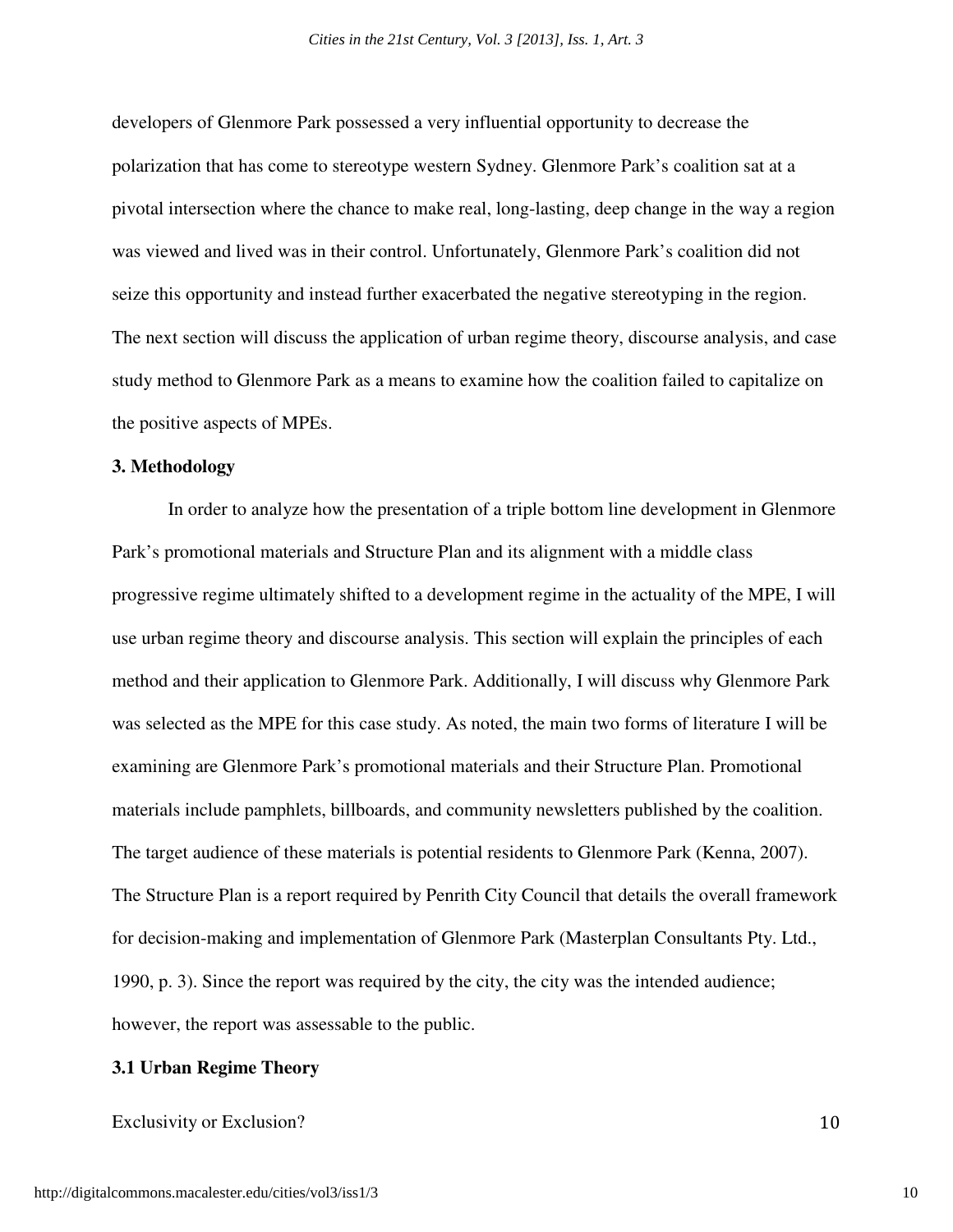Urban regime theory is grounded in the concept that governing capacity is not secured through the electoral process. Rather, governing power is created and maintained by forming coalition partners with both governmental and nongovernmental parties. Urban regime theory stresses the importance of nongovernmental activities and resources as key to the well-being of society, and, as a result, these nongovernmental activities and resources have political influence. Because nongovernmental institutions hold political power, the government needs the cooperation of the private actors. Cooperation can be achieved through coercion, but is most readily achieved through active and cooperative partnerships. Collectively, the coalitions that form via the partnerships of the government and private sector become the governing power.

 From the secondary literature available on Glenmore Park, it is apparent that there were many actors outside of the governmental sphere involved. Two of the largest private sector actors were Elders Finance Group and Lensworth (property developers). Lensworth was later replaced by Stockland in 2005. On the governmental side, the main actors were the New South Wales Department of Housing and Penrith City Council. Collectively, these institutions formed the foundation of the governing coalition named Glenmore Park Developments. The presence of nongovernmental partners supports one of the main components of urban regime theory. A final member of the governing coalition was a Community Services Planning Team. The significance of their role seems relatively small since their existence was only mentioned in one piece of literature, a presentation by Gary Dean. Dean, the Senior Environmental Planner of Penrith City Council, mentions the Community Services Planning team in a presentation to students at the University of New England - Armidale. He states, "this team was comprised of representatives of various human services authority and community… the team advised [City Council] on detailed issues relating to the needs and provisions of community services facilities" (Dean, 1995, p. 7).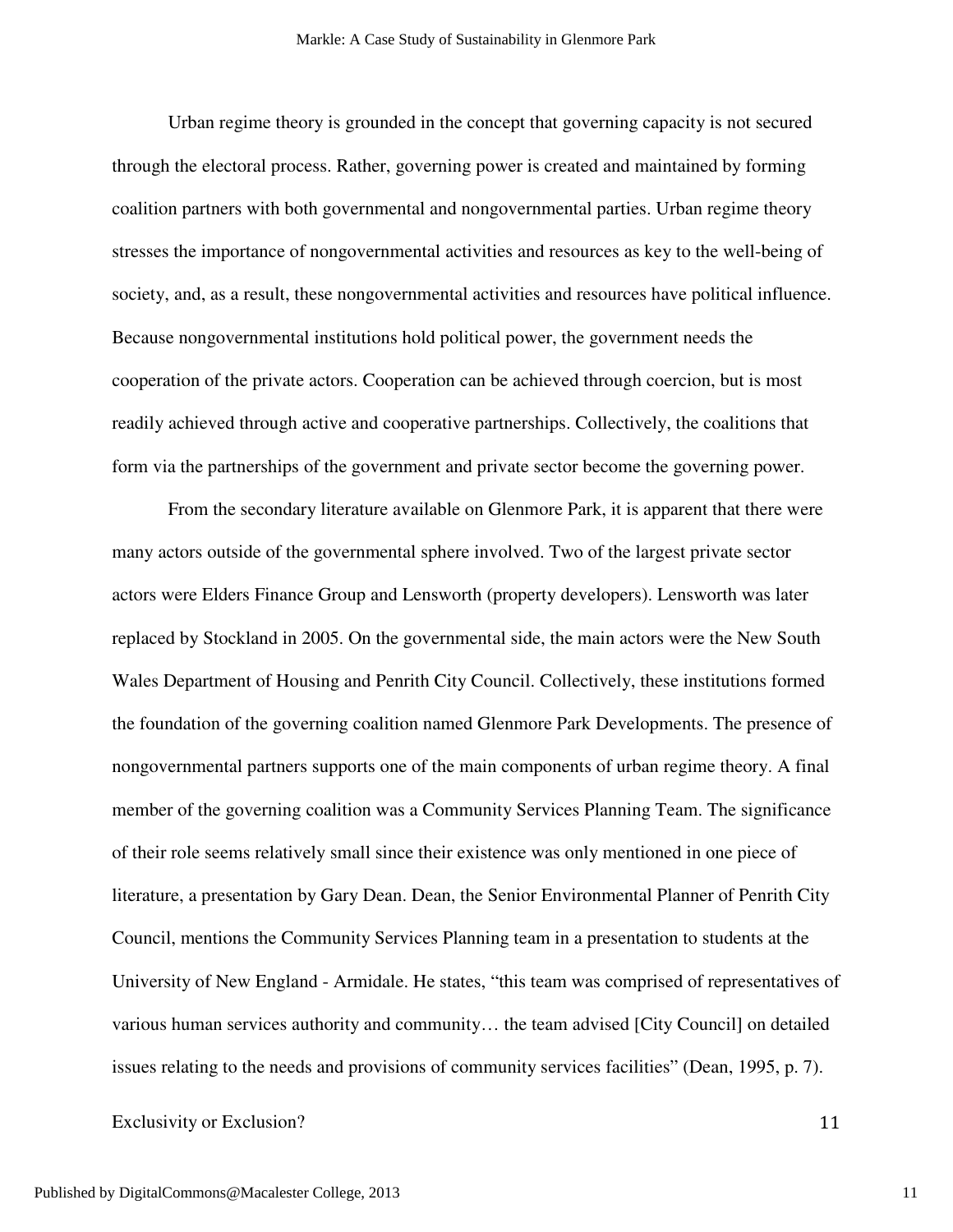Beyond this one sentence, the Community Services Planning team is not mentioned – alluding to the difficulties often experienced by coalitions in incorporating citizen involvement, as key distinction between the regimes that will be discussed in detailed later.

 Since the coalition is the governing power, the composition of the coalition is of great importance. A narrow governing coalition results in policy guided by a narrow social understanding. Examining, "not only who is included, but also who is not" provides insight into motives of the coalition (Stone, 1993, p. 14). Often times it is citizens who are not included in the coalition. Stone presents four types of regimes: maintenance regimes, development regimes, middle class progressive regimes, and regimes devoted to lower class opportunity expansion. In each regime, the role of the citizens as part of the coalition differs along with the degree of difficulty to coordinate and sustain citizen involvement. As a result, coalition builders need to weigh the trade offs: the large amount of work involved in attaining citizen involvement versus having a narrow governing coalition whose policies may not reflect the needs of the whole populace.

The two regimes relevant to Glenmore Park are development regimes and middle class progressive regimes. Development regimes, as the name suggests, are concerned primarily with change, particularly changing the land use in order to promote growth. "They represent efforts to modify established social and economic patterns and involve the linking of private investment to public action" (Stone, 1993, p. 18). Because development regimes aim to modify, and therefore change and disrupt, development projects are often controversial. As a result, they are advanced most easily when the public is passive (Stone, 1993, p. 19). In order to keep the public passively in favor rather than actively against development projects, such projects often include an array of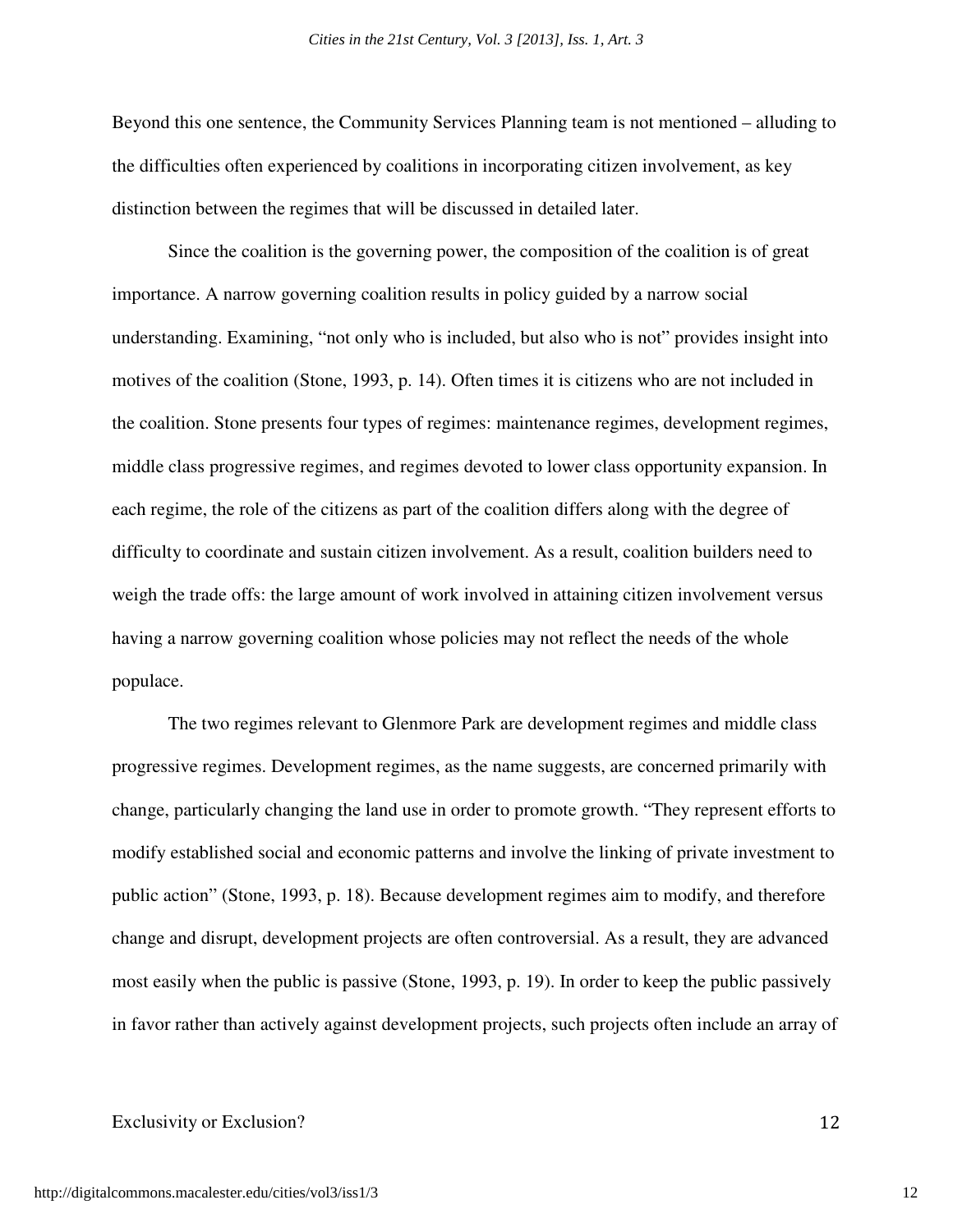incentives and small opportunities. These include jobs, contracts, new schools, parks, theater facilities, and many other amenities (Stone, 1993, p. 19).

 In contrast to the economic and growth focus of the development regime, the middle class progressive regime focuses on issues such as environmental protection, historic preservation, affordable housing, affirmative action and the linkage of funds for various social purposes (Stone, 1993, p. 19). In middle class progressive regimes, or simply progressive regimes, development must be encouraged, or at least not prevented, but the means through which development is achieved is different than in development regimes. In this type of regime development for the sake of growth is not the focus, rather the aim is to use development to ameliorate social and environmental injustices. To do this, progressive regime depends on public support. Although citizen participation is not required, it is useful in informing citizens of the policy while simultaneously keeping them committed to the end goals (Stone, 1993, p. 20). Active and informed public support helps drive the regime. However, maintaining citizen commitment requires informing, mobilizing, and involving the public – a demanding task. As a result progressive regimes are often a more difficult governing task than development regimes.

 Urban regime theory provides a good lens of analysis in answering my question, how does the presentation of triple bottom line approach to development, as seen in Glenmore Park's promotional material and Structure Plan, align with the actuality of the master planned community, by providing a typology of regimes where different goals, barriers, and forms of sustainability are prioritize; Clarence Stone's regime categories allow Glenmore Park's presentation and built reality to be compared across the different regimes. Stone's regimes provide a structure of analysis, which with the case of Glenmore Park can be applied.

#### **3.2 Descriptive Case Study and Discourse Analysis**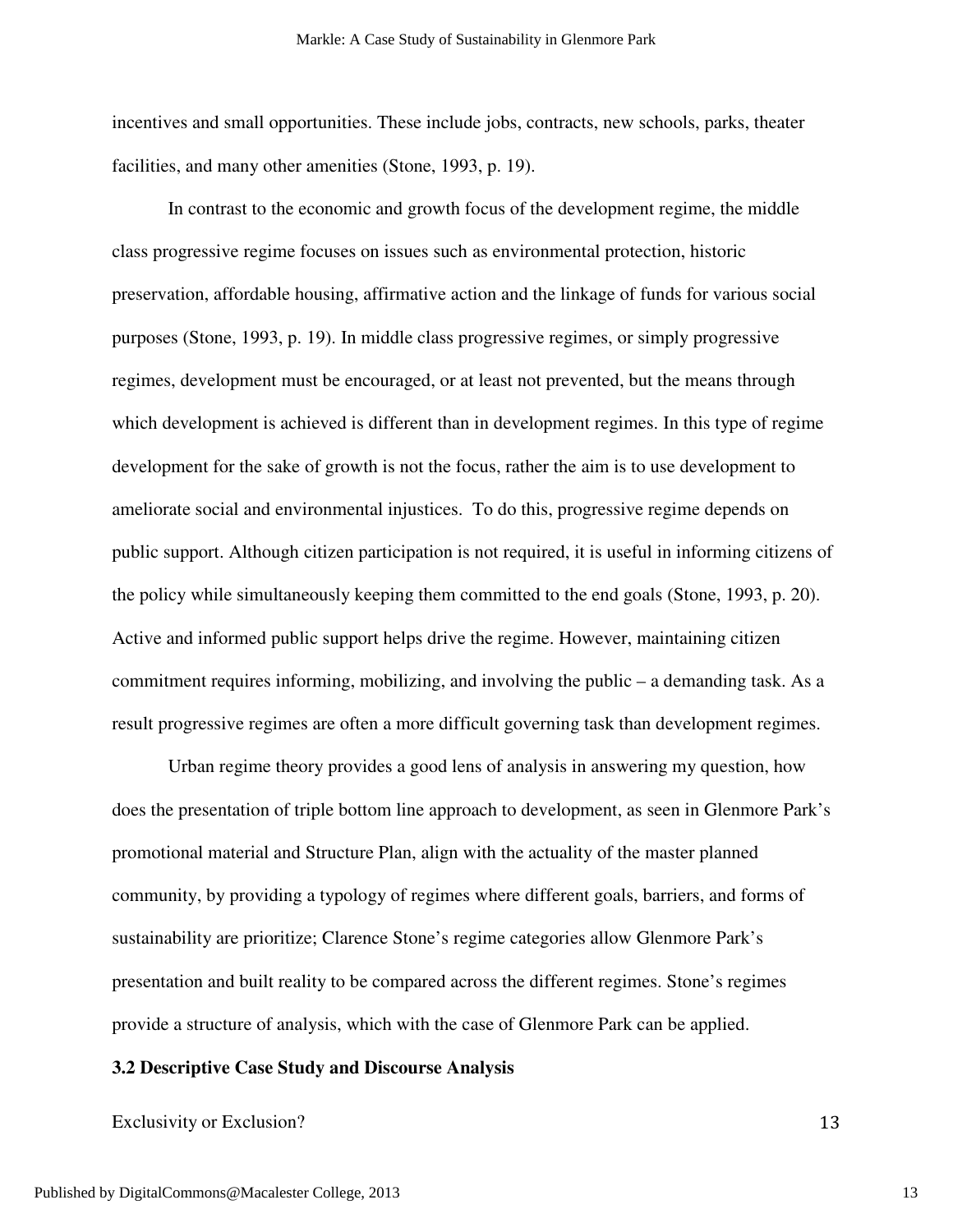As previously stated, Glenmore Park is being used as a descriptive case study. According to Robert Yin, a descriptive case study is one that examines the application of theory, rather than challenging or revising it. Yin defines a case study as "an empirical inquiry that investigates a contemporary phenomenon in depth and within its real life context" (Yin, 2009, p.18). Case studies are used when a "how" or "why" question is being posed, and the observer does not have much control over the situation. The question I have posed is a "how" question, namely how does the presentation of triple bottom line development in Glenmore Park's promotional materials and Structure Plan align with the actuality of the MPE?

To extract the possible meanings, both apparent and underlying, from the texts surrounding my case study, I employed discourse analysis techniques. According to Lawrence Berg (2009, p. 215), discourse is "the taken-for-granted, and most often, hidden, frameworks of ideas that structure both knowledge and social practice." In other words, discourse is the subtext that permeates all interactions, and colors the underlying, often unexamined, meaning. There can be many discourses, but usually one dominant one (2009, p. 215). Discourse analysis is based on the post-structuralist notion that language does not accurately reflect reality, but instead works to define it (Berg, 2009, p. 216). Discourse analysis seeks to uncover the power language has and how the words we choose shape our reality. I will apply discourse analysis to the promotional material and Structure Plan of Glenmore Park to identify what regime most closely aligns with the coalition's aims in comparison to what regime aligns with the community the coalition created.

 Berg states that discourse analysis is a practice inherently hard to define, but offers a list of useful categories to aid in the completion of a discourse analysis (2009, p. 219-20). These include suspending preexisting categories, absorbing oneself in the texts, coding themes, and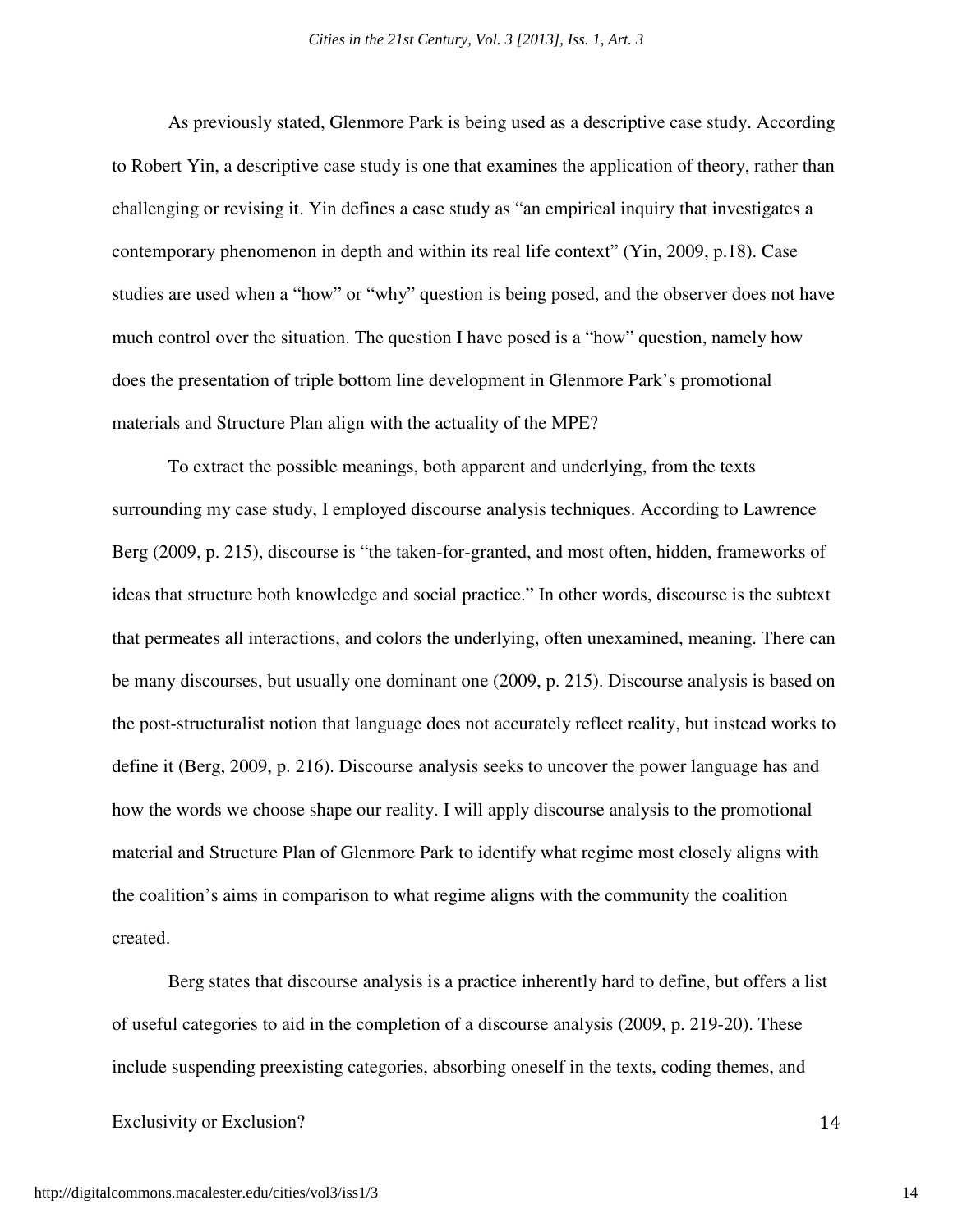identifying 'regimes of truth,' inconsistencies, absent presences, and social contexts. Since my research question rests on detangling and identifying any gaps between the presentation and actuality of Glenmore Park and determining why these gaps occurred, discourse analysis is a valuable method to employ.

#### **3.3 Why Glenmore Park?**

Glenmore Park is located 31 miles West of Sydney's central district, in an area formally known as the South Penrith Release Area. Construction on Glenmore Park began in 1990 and was completed in 1998. According to the Structure Plan, the developers of Glenmore Park wanted to achieve "a diverse, relatively self contained residential environment [so that the community could] form its own positive identity" as well as "the creation of a 'village' feel or atmosphere" (Masterplan Consultants Pty. Ltd., 1990, p. 5). In the Glenmore Park Structure Plan the developers named twelve key terms to encompass their intended goals. These key words are: "Village, Community, Self Contained, Special Characteristics, Safety, Individuality, Integration, Interaction, Diversity, Variety, Quality, and Management" (Masterplan Consultants Pty. Ltd., p. 5). The lofty goals of Glenmore Park coupled with the dramatic opportunity to influence the wider community of western Sydney prompted me to examine the development of Glenmore Park more closely. Due to the negative stereotypes surrounding western Sydney, the developers of Glenmore Park had, as Debra Costely (2006, p. 171) notes, "a rare opportunity to contribute to the construction of [an] innovative and sustainable communit[y] that can underpin failing social structures," and thus present a compelling case study for the influence of MPEs.

For more practical reasons, Glenmore Park was also a logical choice because of the existing research available. Due to distance limitations, direct observation and interviews, two techniques that Yin indentifies as necessary in order to separate a case study from simple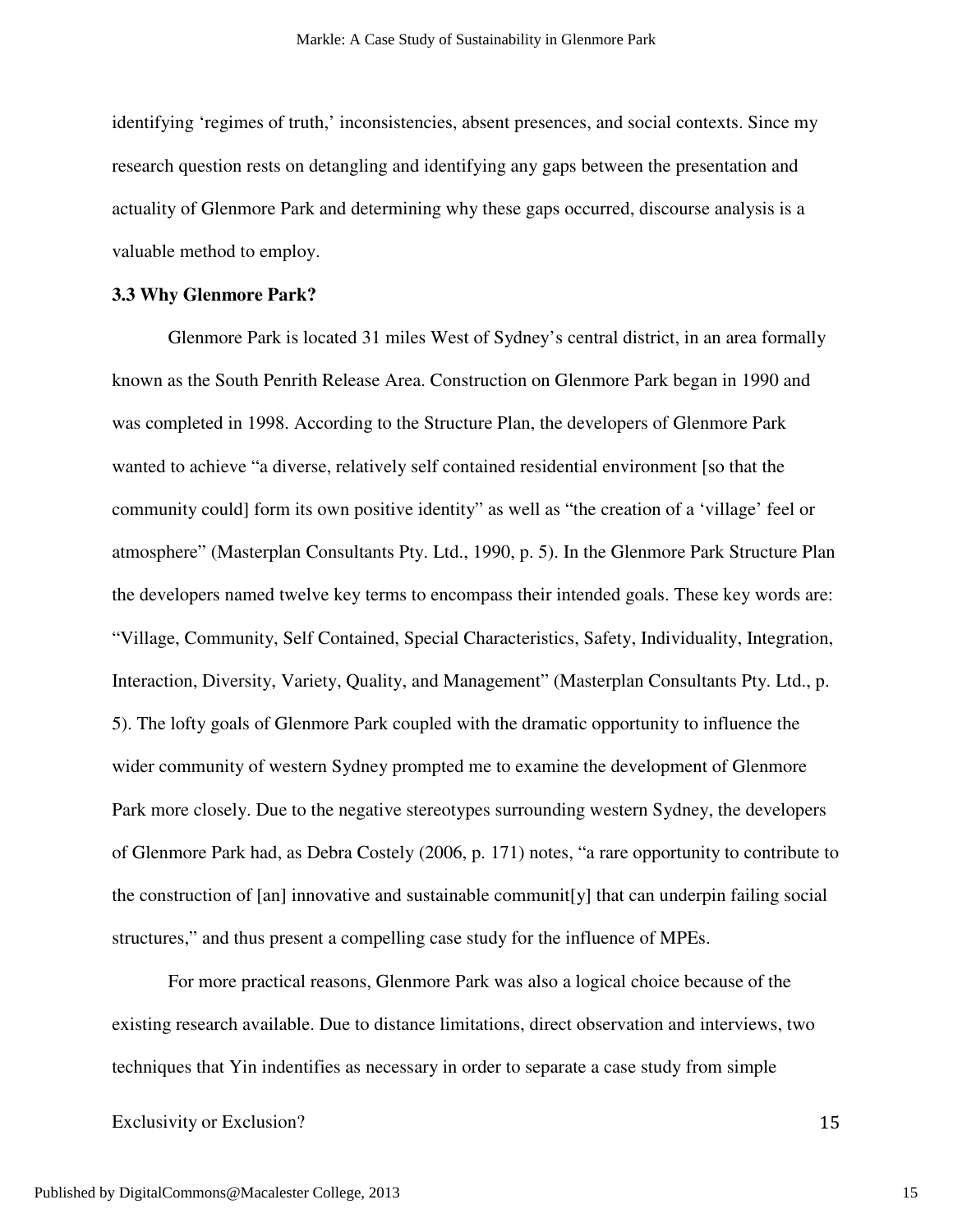histories, were not feasible. However, I was able to find a case study by Therese E. Kenna (2007) who visited Glenmore Park and conducted surveys as well as observations. The data I had access to were a variety of texts that describe the community, the development plans, and advertisements.

# **4. Analysis**

 Now that the proper background knowledge is in place, an in-depth analysis of Glenmore Park can occur. With an urban regime theory lens, the analysis will first examine how a progressive regime formed through the presentation of Glenmore Park as seen in the promotional materials and the Structure Plan. This presentation of the MPE will then be compared with the actuality of the existing MPE and the development regime that consequently formed. After identifying similarities and inconsistencies between the two realms, a rationale will be presented to explain the potential reasoning for this regime misrepresentation.

#### **4.1 How was Glenmore Park presented by the coalition?**

MPEs are constructed as a packaged community. As Cheshire et al. state, property developers have a "role as conceivers, designers, and implementers of these places [and have] a prominent role in the regulation, association, and even enforcement [of the community structure] in order to fully realise their master plan" (2010, p. 360). It is key to recognize the use of the possessive pronoun "their". A MPE coalition decides what *their* ideal community is and then sells that ideal to citizens. The concept of "community" has become a commodity to be sold, all of which falls under the jurisdiction of the development coalition.

By examining the promotional material and Structure Plan in order to see what ideal community, in reference to the triple-bottom line approach, the Glenmore Park coalition was aiming to create, it is clear that Glenmore Park aligns with a middle class progressive regime.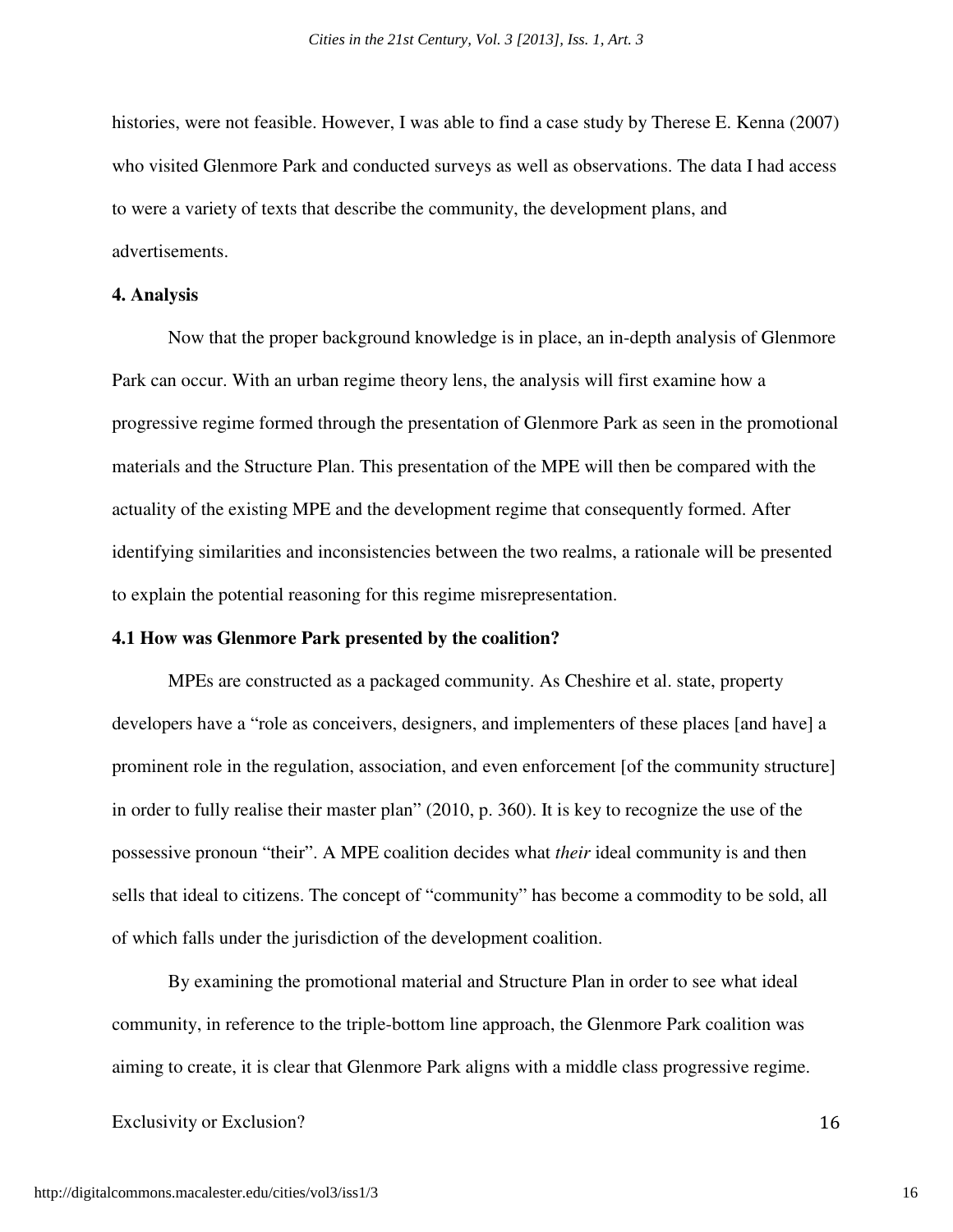The presented material gives attention to affordable housing and environmental concerns, two principles central to the progressive regime. Economic growth and development is acknowledged as important, especially in an efficient manner, but not at the cost of other more important goals. The use of development to ameliorate social and environmental injustices clearly aligns Glenmore Park's coalition with a progressive regime. By focusing on affordable housing, Glenmore Park's coalition aimed to tackle one of the larger obstacles of a triple-bottom line community as seen by Costely. Costely states that, "one of the biggest challenges to the development of innovative, inclusive, and sustainable communities is getting the mix of housing right so as not to facilitate the establishment of ghettos" (2006, p. 167). Progressive regimes are also characterized by citizen participation. The presence of a community based coalition member, as represented in Community Services Planning team, further strengths the progressive regime status of the Glenmore Park coalition. In order to fully realize the commitment of the coalition to a progressive regime, all three forms of sustainability will be examined so as to highlight the clear alignment.

Social Sustainability: Social sustainability, as stated earlier, relates to the equity, diversity, interconnectedness, quality of life, democracy, and governance structures in a community. For Glenmore Park's coalition, the main way social sustainability was addressed was through the consideration of affordable housing. The Structure Plan addressed the issue of mixed housing, but the topic was not present in promotional materials. In section 2.2 "Aims" of the Structure Plan, "Choice" is listed a goal. Among other features, the document states that a top aim is "to provide people with a wide freedom of choice for housing" (Masterplan Consultants Pty. Ltd., 1990, p. 10). Housing is mentioned again in section 3.12 of the Structure Plan, entitled "Housing Mix". The document states, "It is an important objective that Glenmore should provide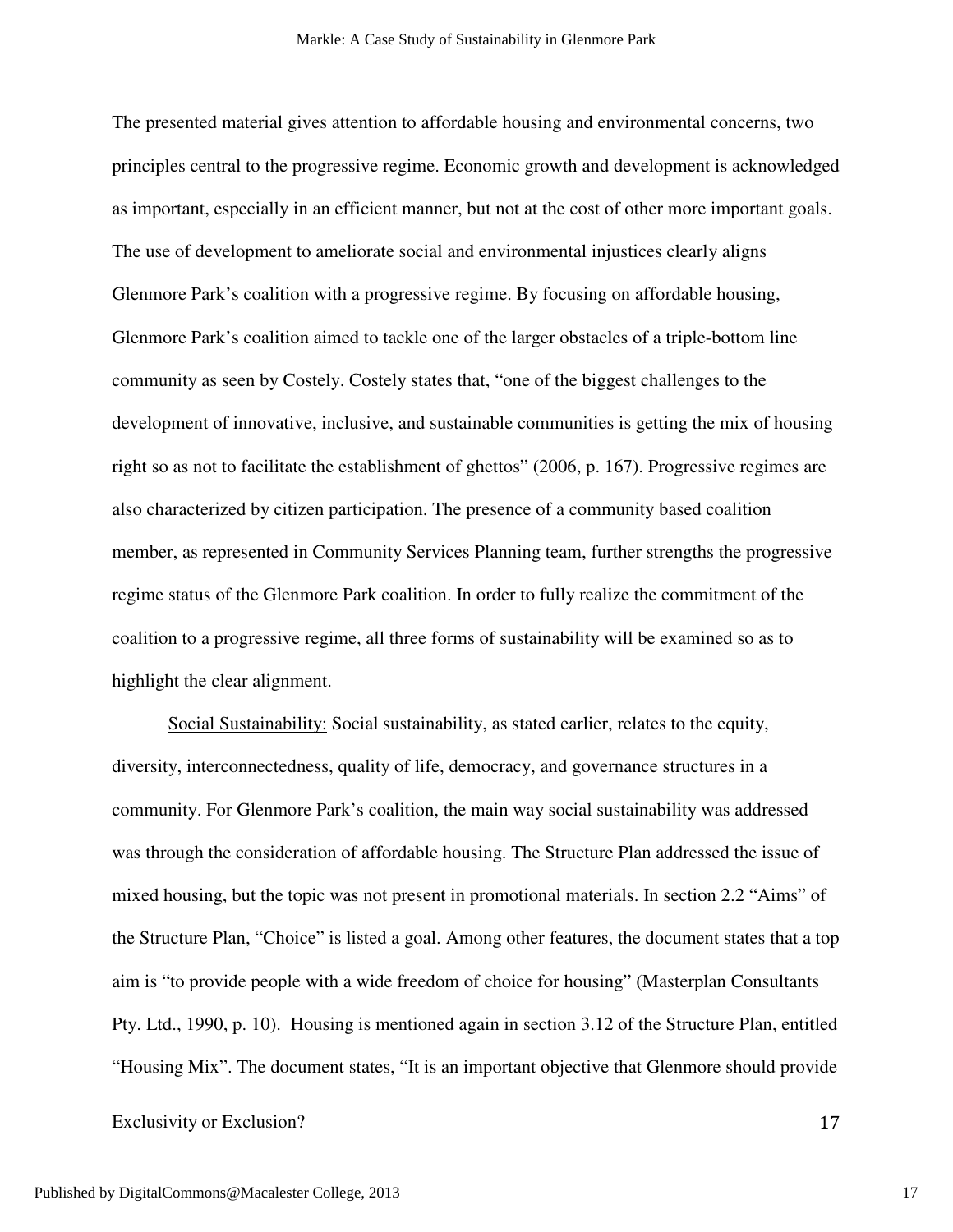for and accommodate a wide choice of housing types and allotment sizes" (Masterplan Consultants Pty. Ltd., 1990, p. 26). Elsewhere in the Structure Plan in addition to other sources, the goals of Glenmore Park continually stress, "a diverse and dynamic community" and "one reflecting all socio economic groups" as well as the need to "provide for and accommodate a wide choice of housing types" (Dean, 1995, p. 2; Masterplan Consultants Pty. Ltd., 1990, p. 6).

While multiple texts published in conjunction with Glenmore Park Developments (Masterplan Consultants Pty. Ltd., 1990) and outside sources (Dean, 1995; Kenna, 2007) note of Glenmore Park's commitment to social sustainability through diverse and equitable housing, within the Structure Plan inconsistencies are present. Soon after stating the importance of providing "a wide choice of housing types" the Structure Plan continues with, "however, an equally important consideration is the marketability of innovative or unusual housing forms and the manner in which they can be integrated within the community without causing unnecessary concern" (Masterplan Consultants Pty. Ltd., 1990, p. 26). This ambiguity raises early doubts about the coalition's commitment to social sustainability through mixed housing.

Environmental Sustainability: Glenmore Park's coalition paid a great deal of attention to environmental needs. In the Structure Plan, eight out of thirty-one pages are devoted to landscape vegetation. Section 3.13 "Urban and Landscape Design" provides a very detailed guideline for Glenmore Park, including lists of acceptable plants and trees for the different seasons. Within the Structure Plan it is stated as a Landscape Principle, "to preserve as much as possible of the existing vegetation and to incorporate this within public areas" (Masterplan Consultants Pty. Ltd., 1990, p. 28). A second principle is, "to preserve wherever possible the existing vegetation by utilising sensitive development techniques and appropriate forms of development"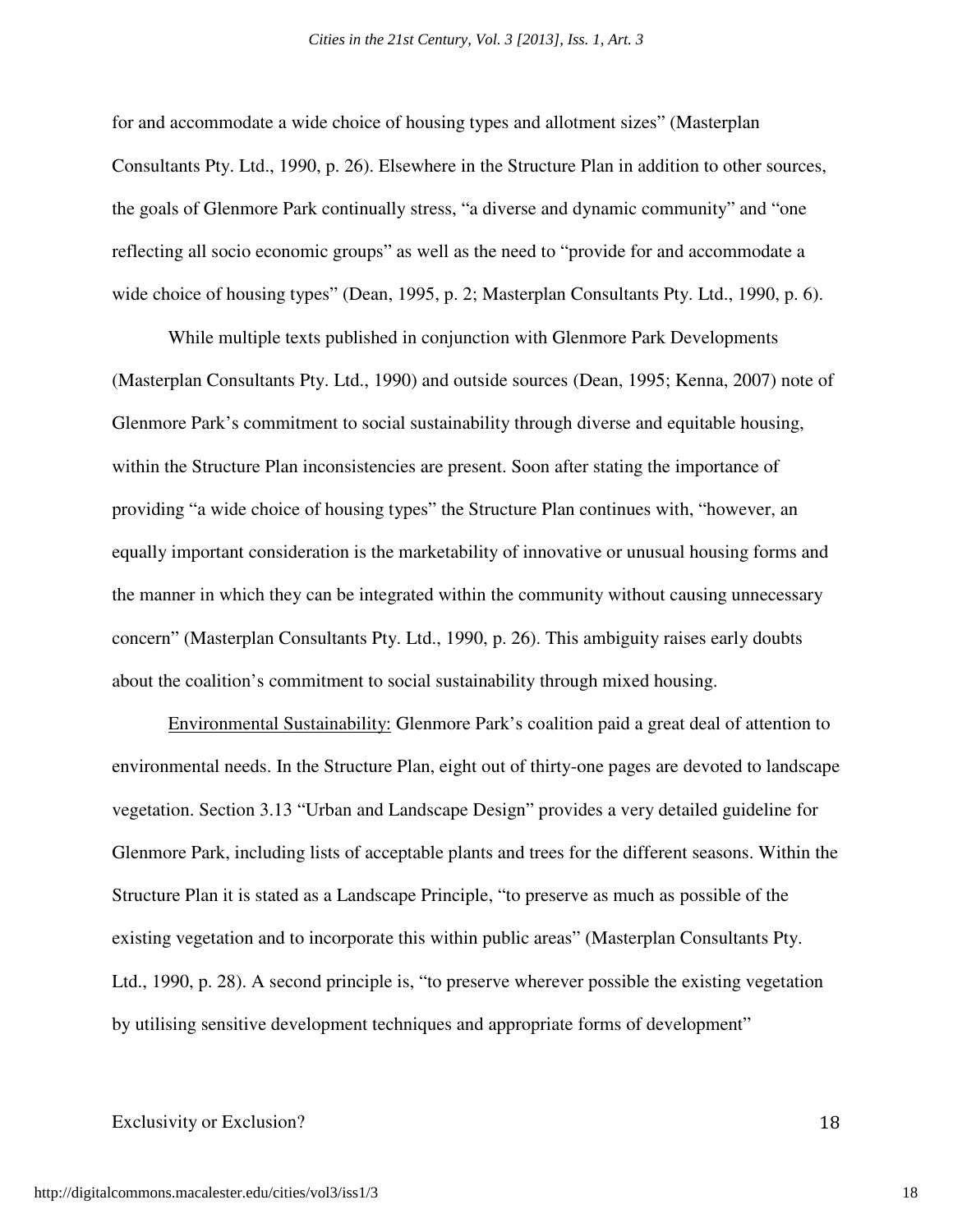(Masterplan Consultants Pty. Ltd., 1990, p. 28). While noticeably vague, it is clear the coalition took great care in identifying proper vegetation and stating the importance of preservation.

Beyond the Structure Plan, promotional materials also demonstrated an attention to environmental needs. In an examination of promotional materials, physical landscaping, parks, wetlands, and recreational spaces were heavily cited. Kenna found that, "20% of the marketing images were of parks and wetlands, and 28.3% of the marketing images were of recreational spaces. Similarly, natural surroundings (21.5%), physical landscaping (10.7%), parks and wetlands (28.5%), and recreational spaces (30.4%) were significantly represented in the marketing's textual descriptions of Glenmore Park" (2007, p. 306). In comparison to similar developments, Glenmore Park features 30% more park areas, playing fields, and open spaces (Kenna, 2007, p. 306). The environment was definitely not overlooked in the planning and promotion of Glenmore Park.

Economic Sustainability: The promotional material had no reference to the coalition's economic goals and strategies since the intention for these materials was to inform the reader of the MPE, not the business motivations of the coalition. However, the Structure Plan did include some economic components. The coalition had an intentionally "flexible" approach to development. The coalition reasoned that a flexible approach "arises from the desire to ensure that future changes in attitudes, needs, requirements and circumstances can be accommodated without being prejudiced by the early stages of development and decisions taken at that time" (Masterplan Consultants Pty. Ltd., 1990, p. 3). In terms of economic sustainability, flexibility allows the coalition "to adapt to changing market preferences" (Masterplan Consultants Pty. Ltd., 1990, p. 11). A second area where economic sustainability is addressed is under section 2.2 "Aims". In a subheading titled "Economy", efficient use of resources is stressed. It states that an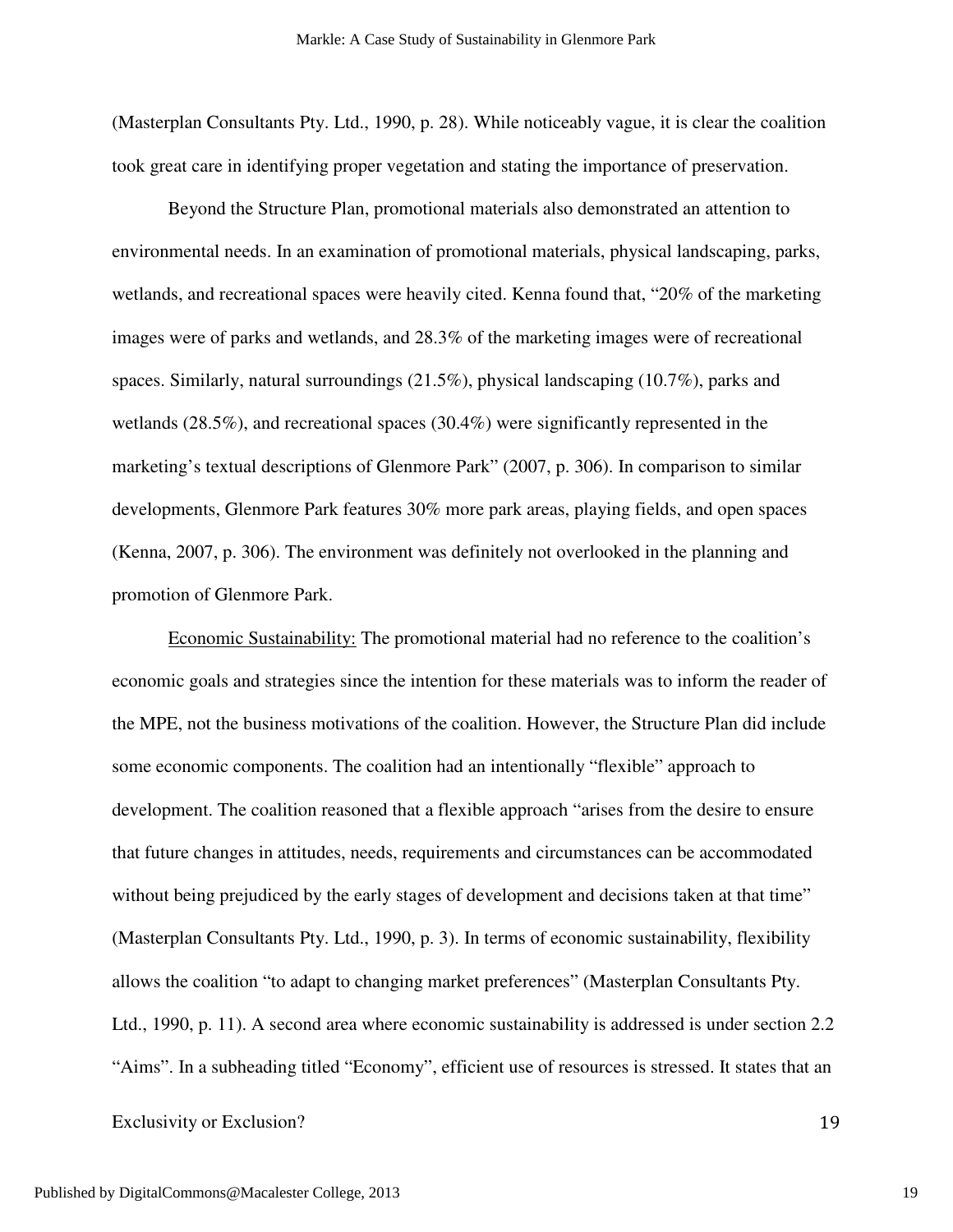aim is "to see that financial resources and investments are used wisely and efficiently" (Masterplan Consultants Pty. Ltd., 1990, p. 9). Economic efficiency and the importance of balancing it with the MPE's other goals is recognized in the Structure Plan's statement that, "the plan […] needs to guide development in a way as to make the most efficient use of such investment, mindful of overriding objectives" (Masterplan Consultants Pty. Ltd., 1990, p. 9). Though the "overriding objectives" are not explicitly listed, it seems logical to assume the overriding objectives refer to the twelve key terms used to encompass their intended goals: Village, Community, Self Contained, Special Characteristics, Safety, Individuality, Integration, Interaction, Diversity, Variety, Quality, and Management (Masterplan Consultants Pty. Ltd., p. 5). Across all three forms of sustainability, the Structure Plan and promotional material clearly place Glenmore Park in alignment with a progressive regime.

## **4.2 What community was actually created at Glenmore Park?**

While the presentation of Glenmore Park fits with the key tenets of a progressive regime, a further examination of the built reality will demonstrate how the stated goals failed to come to fruition. To do this, an analysis of the built environment, via Kenna's research, that moves beyond the words and planned development goals to the actual existence of Glenmore Park is necessary, in addition to a more critical look at the promotional materials and Structure Plan.

 Social Sustainability: The ambiguity of the coalition expressed in the Structure Plan surrounding the importance of mixed housing was resolved by the time housing was constructed in Glenmore Park. Rather than siding with the goal of providing diverse housing and upholding the aim of "Choice", the coalition decided to skip over mixed housing out of concerns of marketability. The lack of mixed housing is shown in the 2006 Census data, which is broken down by suburbs. The data on Glenmore Park shows that 5,805 dwellings were recorded. Of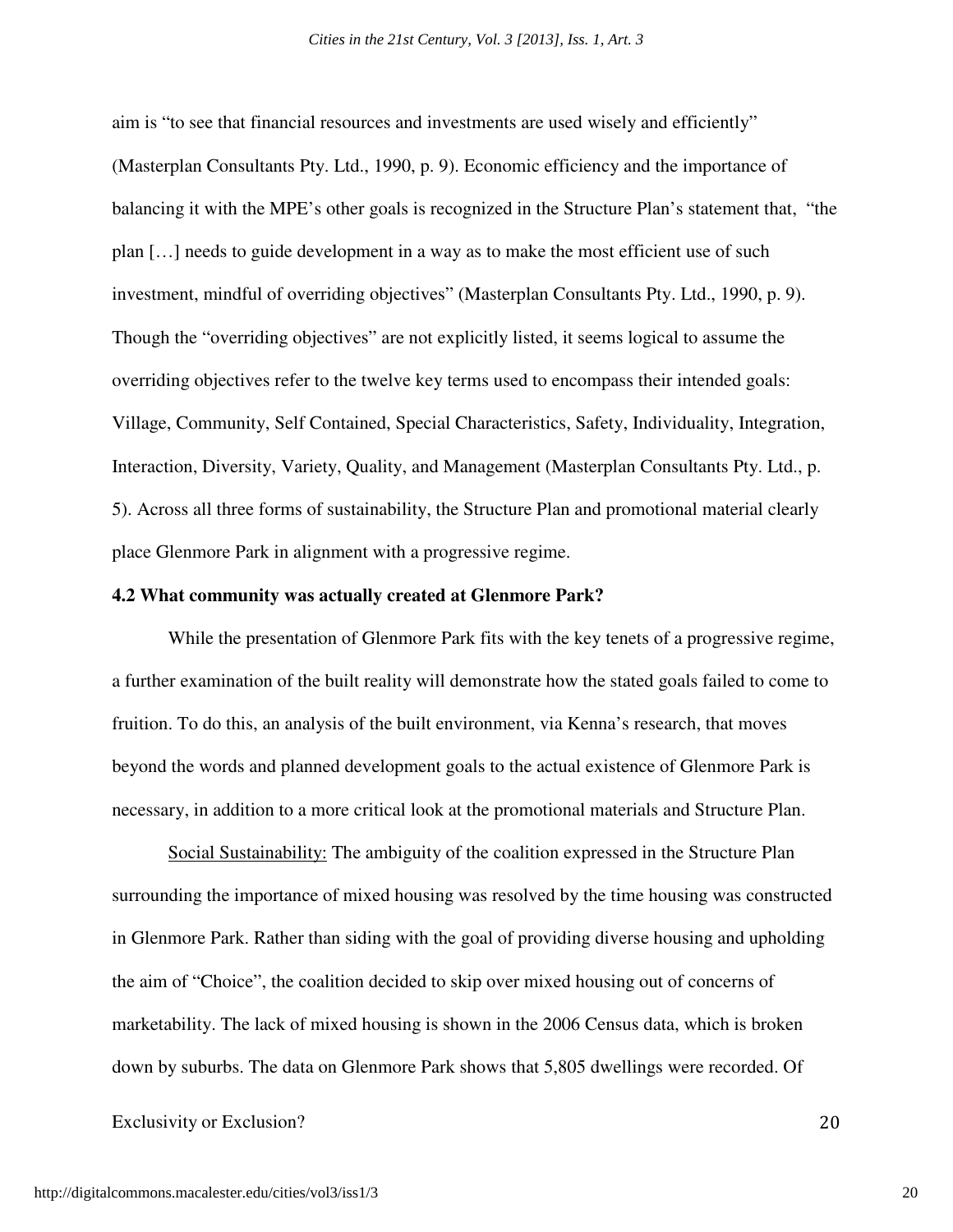those dwellings 5,537 were separate houses – 95.38 percent (NSW, 2008). Only 10 dwellings were recorded as a "flat, unit, or apartment in a one or two story block." These 10 units only housed 20 people (NSW, 2008). When examining the "Separate house" category in more detail, 60.12 percent of the separate houses were two or more stories suggesting the houses are not modest. The statistics confirm that from the time the Structure Plan was written to the time houses were constructed the "important objective" of mixed housing was lost.

 While the presence of mixed housing cannot assure an increase in diversity, mixed housing can serve as a proxy for levels of racial, ethnic, and socioeconomic diversity. Pauline McGuirk and Robyn Dowling note the connection between housing type and demographics when they state that, "scale and relative uniformity of housing stock and overall land-use mix have significant ramification for the tendency to produce socio-spatial homogeneity and exclusiveness" (2007, p.33). Consequently, the lack of mixed housing significantly decreases the presence of social sustainability in Glenmore Park since equity and diversity are main components of social sustainability. The decision of the coalition to not incorporate mixed housing seems out of line with their goals. In particular, three of their twelve key words that encompass their goals would have been enhanced through mixed housing: "integration", "diversity", and "variety".

 By looking at the built reality of the Glenmore Park, it is apparent that the actions of the coalition spoke louder than their words as the coalition failed to make a built environment conducive to a diverse populace. The low priority the coalition gave to diversity was consequently reflected in the priorities of the residents it attracted. In a survey conducted by Kenna, which asked residents of Glenmore Park to rank various motivations for moving to the MPE, responses regarding affluence, status, and type of residents were most prominent. 69.2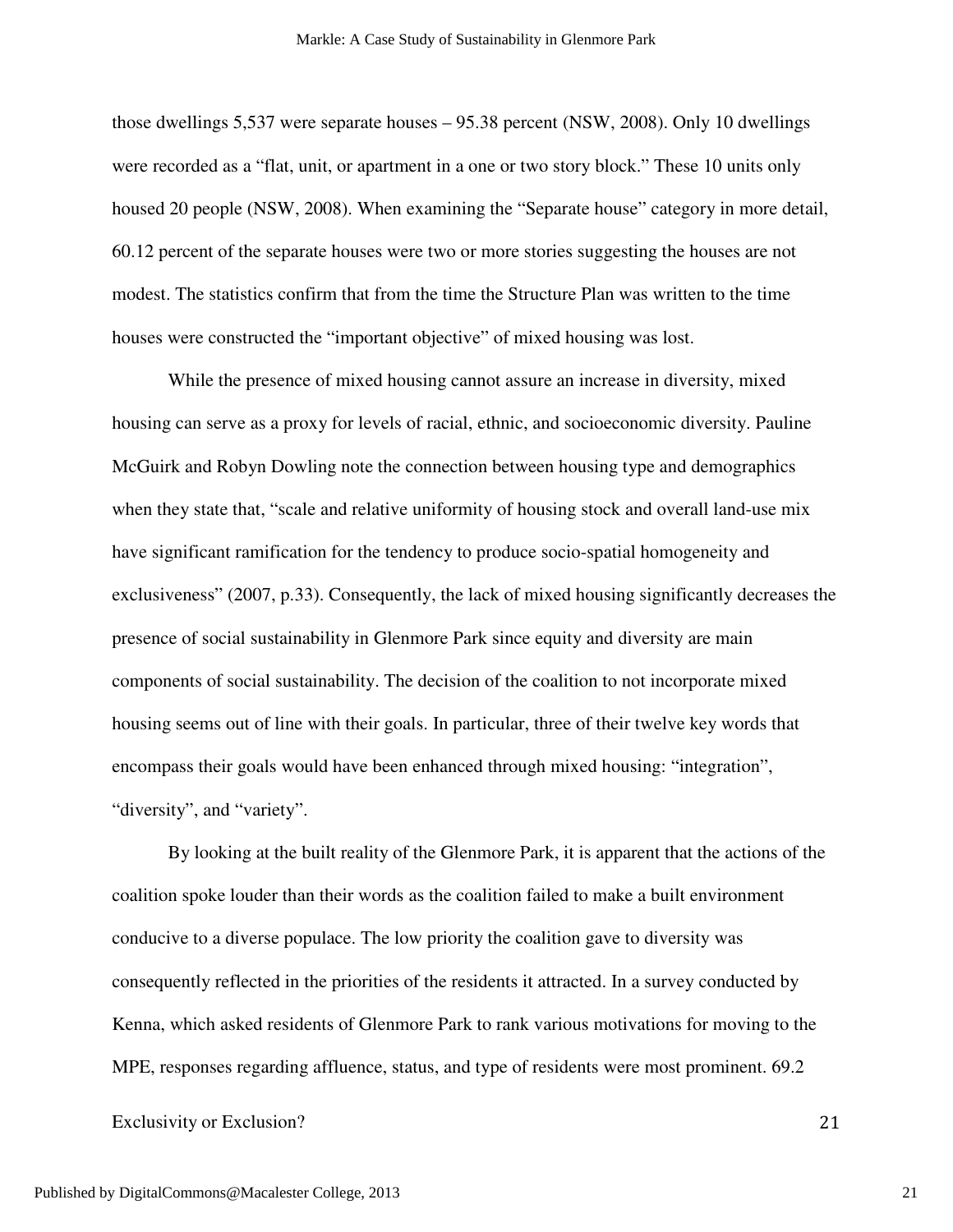percent of respondents stated locating amongst a "better group of people", 55.3% stated living in a "more affluent local community", 53.4% stated living in with "like-minded people", and 48.5% stated being amongst "a similar social status of residents" (2007, p. 309). Interestingly enough, the motivations "for more community interaction" and "for more social diversity", key goals of Glenmore Park in planning documents, came in seventeenth and twentieth out of twenty-three possible motivations with 37.1% and 25.2% respectively (Kenna, 2007, p. 309). Evidently, residents of Glenmore Park responded to the actions, not the words of the coalition. The result is a homogenous community where diversity is not highly valued by either the coalition or the residents.

Environmental Sustainability: Although the developers did follow through with the advertised environmental aspects of Glenmore Park (at least to a greater degree than with mixed housing), a closer reading shows that the environmental features were not presented in terms of sustainability. By analyzing Glenmore Park's publications through a discourse analysis approach, it is evident Glenmore Park's coalition viewed environmental sustainability in economic rather than environmental terms. Instead of being motivated to protect the environment, the motivation seems to have stemmed from creating amenities (parks, bike trails, aesthetic appeal) to attract homebuyers. By focusing on the environment as a marketing tool, the environment is viewed as a commodity to be manipulated and sold. This commoditization of the environment in addition to amenity building as a strategy to entice homebuyers is seen on the Glenmore Park Realty website. Under the heading "Why Glenmore Park?" the environment is used as a selling point: "Enjoy the beauty of its outstanding surroundings, with an environment designed to enhance every aspect of your life" and "One of the best things about living in Glenmore Park are all the parks, reserves, waterways, and picnic areas" (Glenmore Park Realty).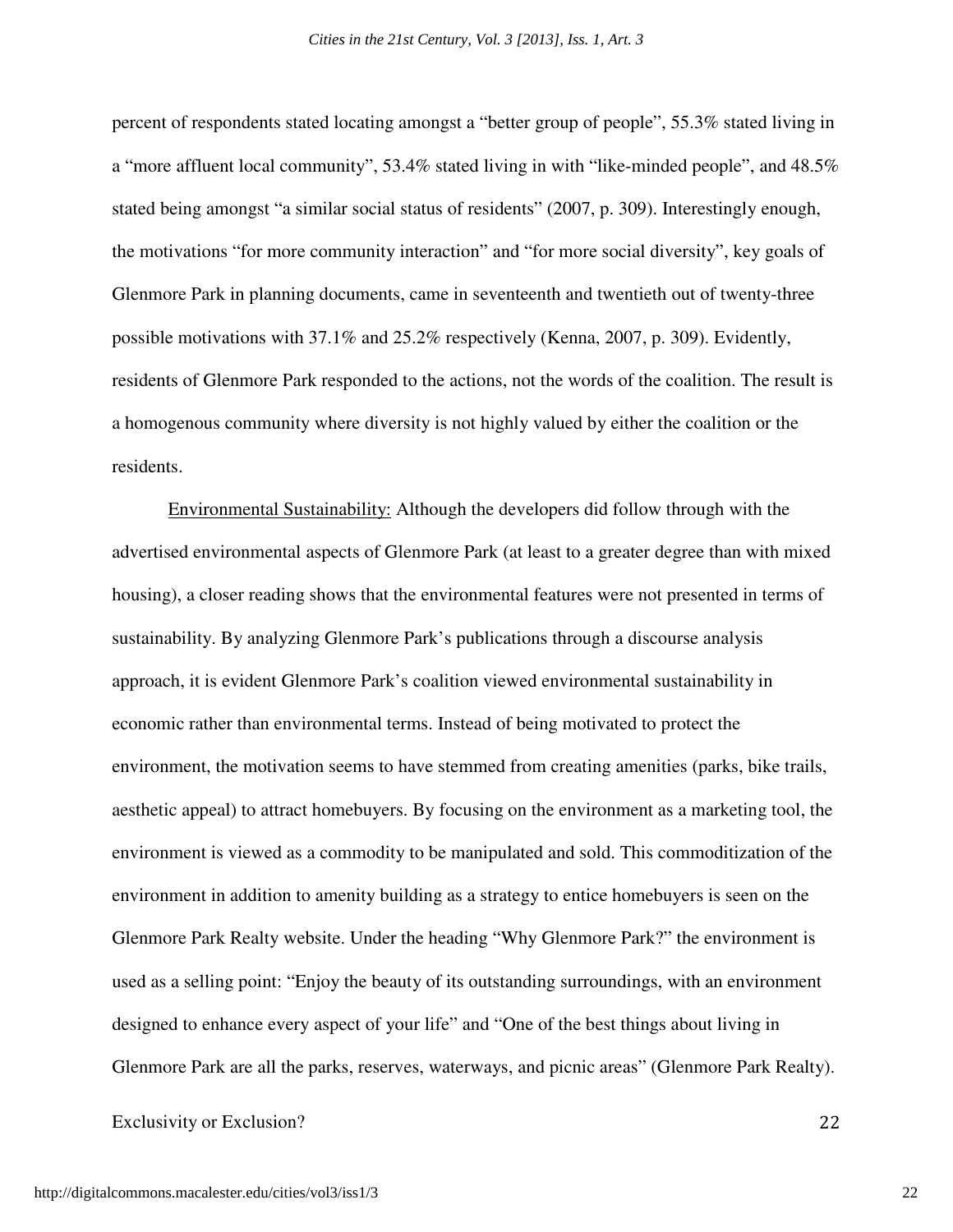While it is understandable that the coalition would represent the environment in economic terms, since they do have a goal of attracting residents and selling houses, it is one-dimensional nature in which the environment is presented that is troublesome. The marketing lines used by the coalition stress the visual appeal of the environment, with no mention of key environmental sustainability principles such as conservation, preservation, and ecological diversity. By placing no emphasis on these sustainability tactics, the degree to which the coalition actually cares about environmental sustainability begins to wavier.

Furthermore, the immense amount of nature represented in promotional material seems to have been used to set Glenmore Park apart as an exclusive and distinct estate rather than an environmentally conscious community. As the text shows, the coalition was more concerned with aesthetics than environmental goals such as waste reduction, water conservation, lower carbon emissions and the like. Glenmore Park's coalition was so set on selling the environment that they constructed an artificial lake complete with landscaped parks and gardens (Glenmore Park Realty, 1990). Dennis Wood notes the irony seen in MPEs, that while MPEs consistently utilize nature as a selling point, they are actually "eating into and digesting virgin scrub, consuming wetlands by in-filling, and butchering forests by felling" in the process (2002, p. 1) But this is often over looked since it is all in the name of forming a close connection to nature. The manipulation of nature to entice buyers with little to no regard of true environmental sustainability presents a strikingly different perspective compared to the goals of preservation and natural vegetation stated in the Structure Plan. Like social sustainability, the presentation and reality of Glenmore Park seemed oddly misaligned.

Economic Sustainability: Fifteen years after Glenmore Park opened, the MPE is thriving. As of October this year (2012), the medium house price was AUS \$480,000 (Property and Data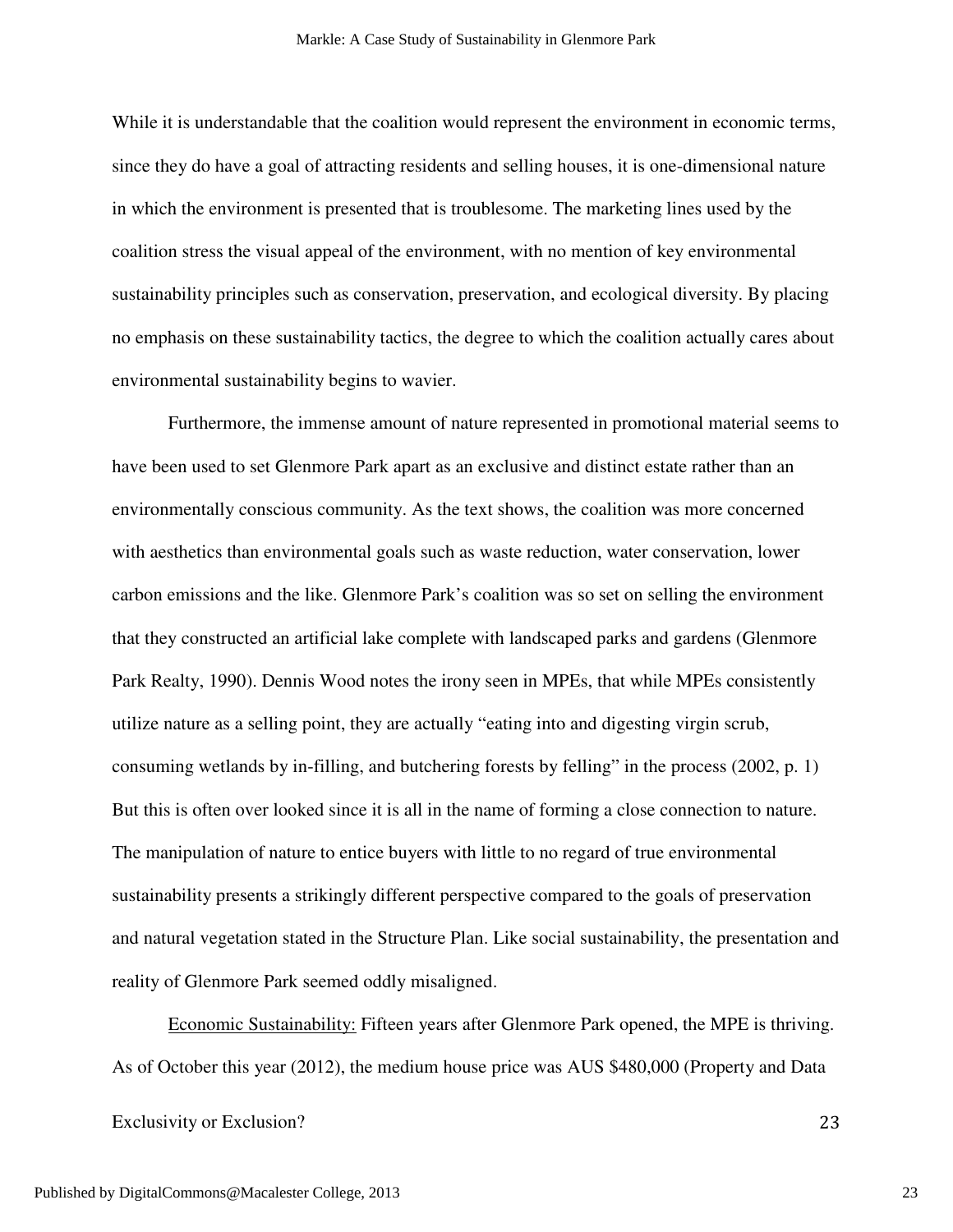Trends). In comparison, the median house price in Penrith, the local government area in which Glenmore Park is located, is AUS \$349,000, a clear indicator that the Glenmore Park is financially sound (Property and Data Trends). The fact that Glenmore Park was successfully completed and continues to attract new residents today demonstrates the strong economic sustainability of the MPE. However, in relation to the other two forms of sustainability, it appears that economic motives superseded social and environmental goals. The Structure Plan noted that this could be a potential problem and that the coalition should work to prevent an economic take over. This warning, however, appears not have been strong enough.

# **4.3 If not a progressive regime, what regime** *did* **the coalition implement in Glenmore Park?**

By breaking down each of the three prongs of sustainability and using urban regime theory to examine the built reality of Glenmore Park, it becomes apparent a development regime more accurately describes the regime present in Glenmore Park. Although the words and stated goals of the promotional materials and Structure Plan described a progressive regime, the actions of the coalition created a development regime, therefore indicating a regime change misrepresentation (since the progressive regime's goals never move pass the planning stage), rather than a regime change. As the in depth analysis of each form of sustainability in this section will attest, across all three forms of sustainability there was a deeply rooted economic focus. This economic focus highlights a key component of development regime – growth. Beyond the general growth focus of Glenmore Park, the amenity building through the commoditization of the environment is a key characteristic of development regimes. As stated earlier, in development regimes in order to keep public in favor rather than against development, projects often include an array of incentives. These include jobs, contracts, new schools, parks, theater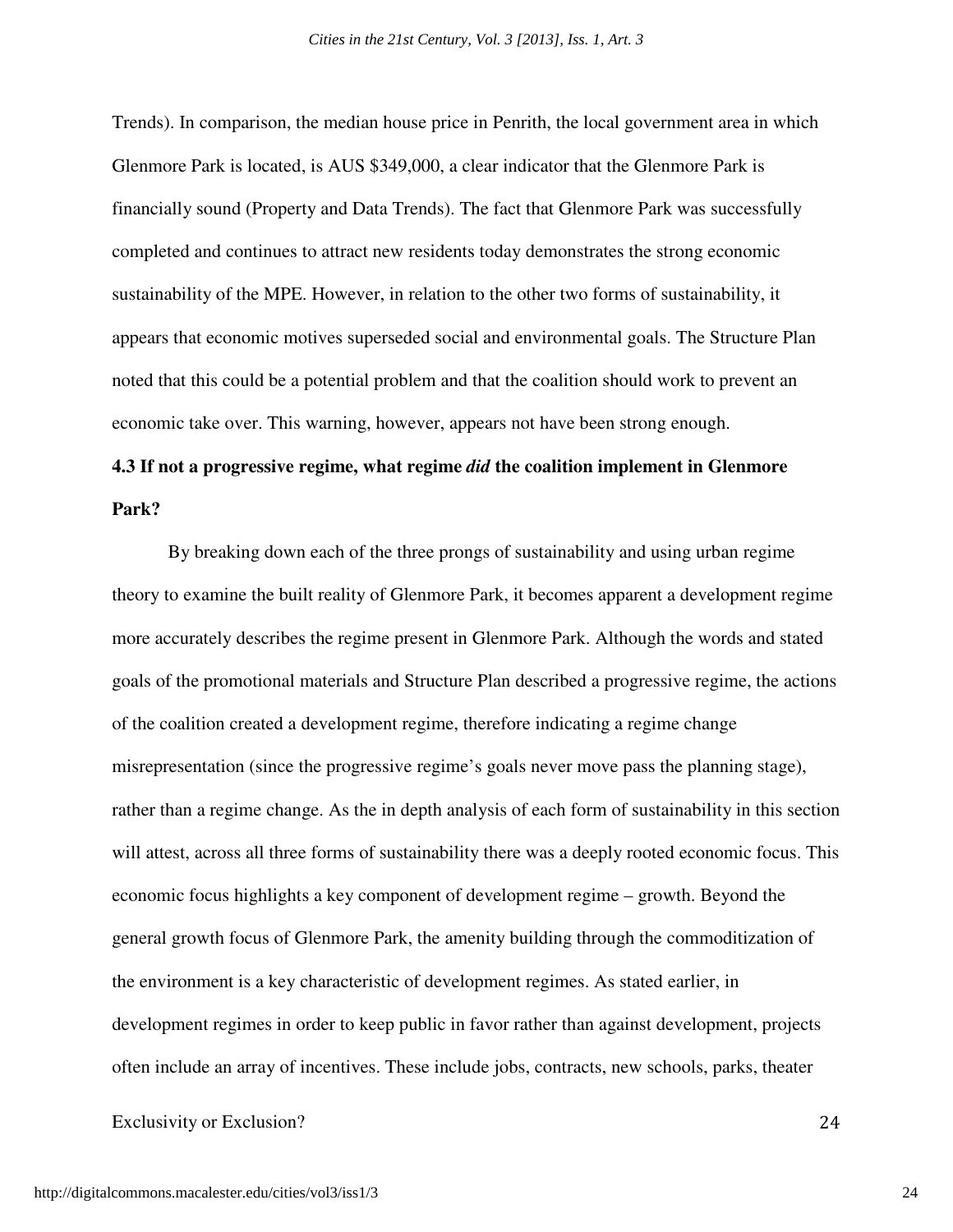facilities, and many other amenities (Stone, 1993, p. 19). Glenmore Park's coalition utilized amenity building in the form of artificial lakes, open spaces, parks, and recreational areas. Additionally, the presence of a community based coalition member, the Community Services Planning Team, had such a limited and seemingly insignificant role in the coalition (based on the fact that it was hardly mentioned), indicates that citizen participation, a key tenet of progressive regimes, was actually not a focus of Glenmore Park's coalition. The limited citizen involvement, the general growth focus approach of the MPE, in addition to the amenity building, establishes Glenmore Park as a development regime. One final examination across the triple-bottom line will solidify how the reality of Glenmore Park aligns with a development regime.

Social Sustainability: The coalition's inconsistent view on mixed housing, that ultimately resulted in extremely limited mixed housing, is rooted in economic concerns. In the Structure Plan, the hesitation to go forward with diverse housing options was due to a concern of "the *marketability* [emphasis added] of innovative or unusual housing forms" (Masterplan Consultants Pty. Ltd., 1990, p. 26). The word marketability clearly signals attention to economic needs. Since mixed housing is essentially absent from Glenmore Park, it is clear that the economic concern of marketability beat out social concerns of enhancing western Sydney by decreasing socio-spatial segregation.

Environmental Sustainability: As section 4.2 illustrated, the coalition's environmental concerns were far from environmental sustainability concerns. The underlying marketing purpose of the environmental initiatives was economically driven. The coalition's preoccupation with "enhancing" and selling the environment was for the sake of attracting future residents. The immense amount of amenity building serves to add value to the MPE. Gwyther refers to this "value adding" as additional capital investment in design features and community facilities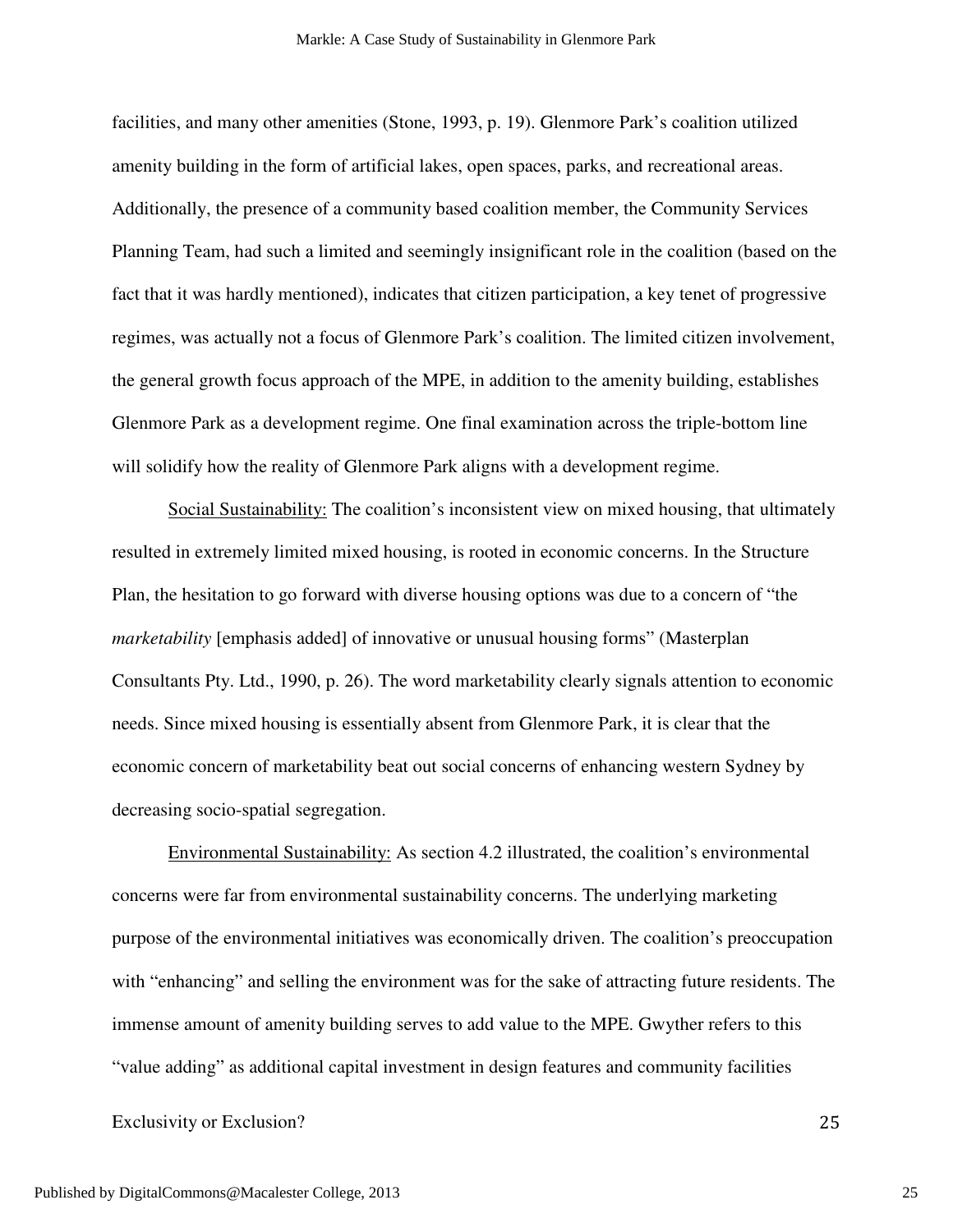aimed to increase the perceived significance of a location (2005, p. 59). The process of value adding increases the cost of developing the land, which increases the cost to live on that land. As a result value adding "provides a useful acquisition barrier to those less well off" (Gwyther, 2008). By adding environmental amenities, the coalition may have actually created further barriers to social diversity.

Economic Sustainability: There is little need to explain where economic sustainability fits into the created regime since economic concerns essentially overran social and environmental sustainability. The previous two paragraphs highlight how the coalition placed economic sustainability at the forefront of Glenmore Park.

# **4.4 Possible motivations for the regime misrepresentation:**

The above information has argued that a misrepresentation of regime occurred, where the presentation of Glenmore Park did not align with the constructed reality. While it is important to note this misalignment, further questions must be asked to determine why the Glenmore Park coalition, intentionally or unintentionally, misrepresented their regime.

Since the Brundtland Report was released in 1987 and John Elkington's book *Cannibals with Forks: the Triple Bottom Line of the 21st Century Business* was published in 1997, the terms "sustainable development" and "triple bottom line" in planning projects have grown exponentially. The three-pronged approach to sustainability has resulted in multi-focal agendas where words are vaguely defined and terms are used interchangeably. McKenzie argues that, "'sustainability' is in danger of carrying so many implications and nuances that in order for it to be properly understood it must be defined whenever it is used" (2004, p. 1). Often times however, organizations fail, whether intentionally or unintentionally, to define 'sustainability' in order to use the word as a catch-all phrase for 'good'. Absent or vague definitions "create a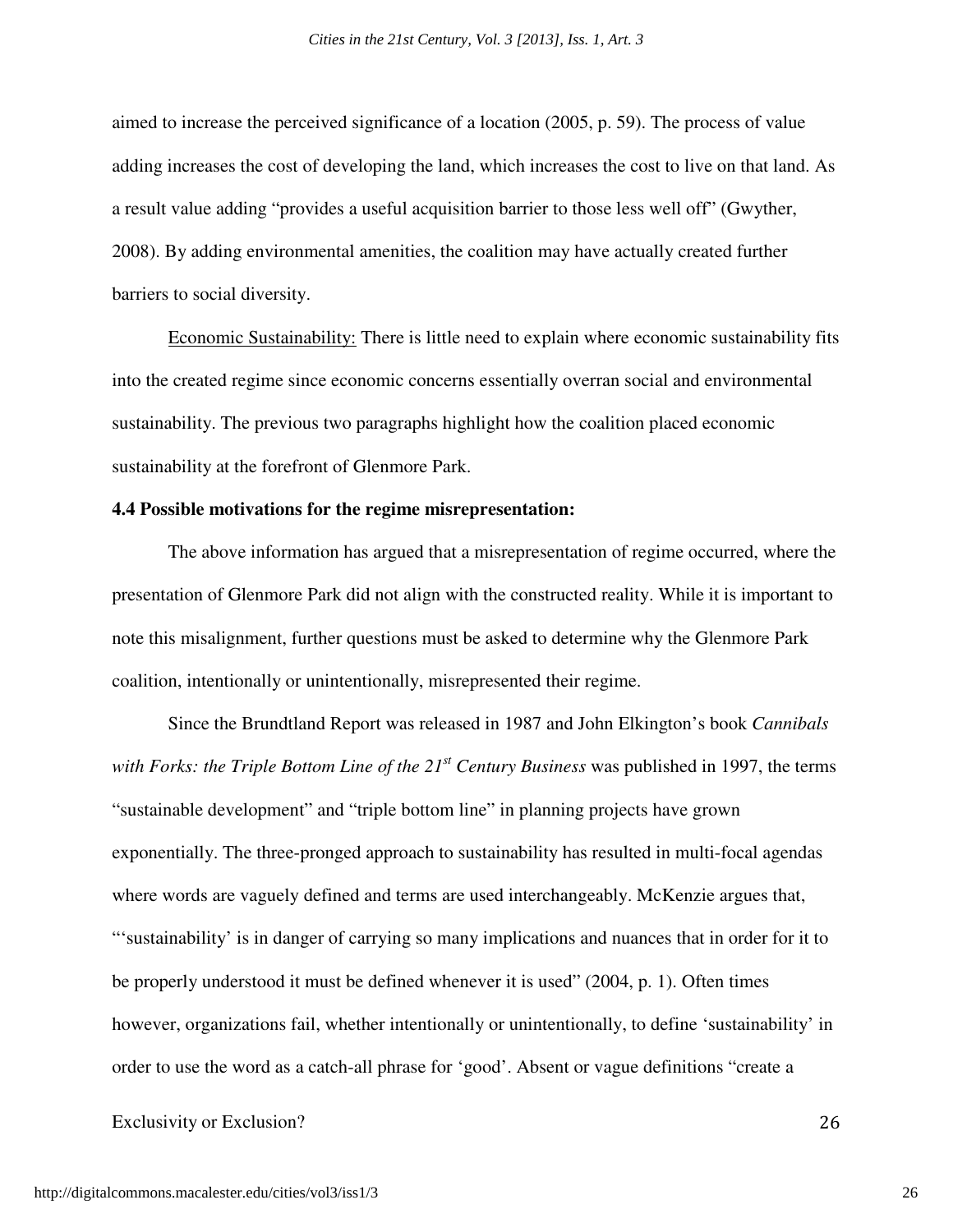smokescreen behind which businesses can continue its operations essentially unhindered by environmental concerns, while paying lip service to the needs of future generations" (McKenzie, 2004, p. 2). The Glenmore Park coalition's actions may fall into this catch-all phrase for 'good' situation. With both the Brundtland report and Elkington's book entering the conservation at around the same time as the planning and building of Glenmore Park, the appeal of a triplebottom line approach was both trendy and not thoroughly explored. It was easy for the coalition to simply apply the "correct" language needed to promote a triple-bottom line community. However, as was demonstrated, carrying out a progressive regime requires more than the correct language.

 The difficulties of sustaining citizen involvement and the immense amount of consideration needed to structure a socially, environmentally, and economically sustainable community seems to have eventually dissuaded the Glenmore Park coalition from following through with the progressive regime they had initially laid out. In comparison to the progressive regime, a development regime may have seemed much more manageable to the coalition. With the main goals of a development regime revolving around only one of the three prongs to sustainability—economic—the high level of community and environmental planning needed in a progressive regime was not called for. The attention of the coalition could focus solely on growth and economic returns.

Though it is challenging to ever fully know the developers' intentions, it is important to examine whether the coalition happened to have a regime misrepresentation due to the difficulties of a progressive regime or whether they never truly intended to follow through on their progressive regime posturing. A closer look at the subtext of their promotional materials supports the argument that a progressive regime may have only ever been lip service.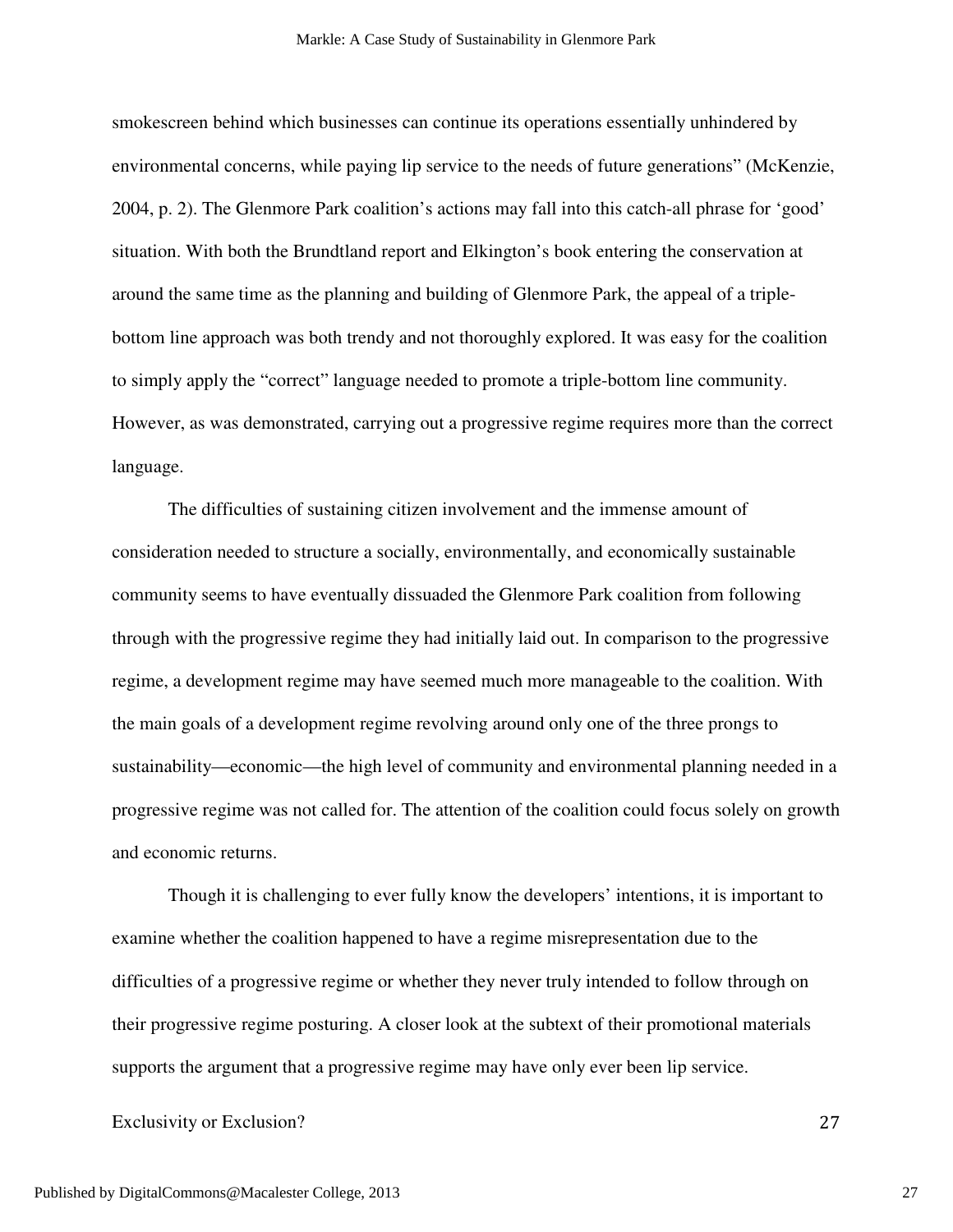Kenna conducted research on the constructed identity of Glenmore Park as seen in the media the coalition produced. By examining text and images, Kenna concluded that from the start the coalition aimed to create one of western Sydney's most prestigious and exclusive residential developments (2007, p. 302). In the marketing images Anglo-Australians were projected as the dominant ethnicity 100% of the time and 99.3% of the images in the community newsletters were dominated by Anglo-Australians (Kenna, 2007, p. 306). Maybe even more startlingly is the fact that "of the 286 images in the marketing material and community newsletters, only one image recognised a differing ethnicity (Italian owners of the local pizza shop)" (Kenna, 2007, p. 306). These materials strongly suggest that the coalition had intended a community of ethnic homogeneity from the start, which runs in contrast to key term goal of "diversity" mentioned earlier in the Structure Plan. This raises questions about the motives of the coalition. The perceived misrepresentation may have been more of a conscious decision from the outset where development regime goals trumped progressive regime goals. The language devoted to mixed housing and environmental preservation seems to have been empty talk used to boost the coalition's image as a development coalition "doing good" and, by extension, boost their profits.

#### **5. Implications**

Glenmore Park's coalition used language and text in their promotional materials and Structure Plan to highlight socially and environmentally sustainable goals that in actuality were not carried out in the constructed MPE. This disconnect between words and actions should not go unnoticed and lessons should be taken away. Accordingly, the case study of Glenmore Park has implications that will effect how MPEs are conceived and developed in both the immediate area of western Sydney and for MPEs through out Australia.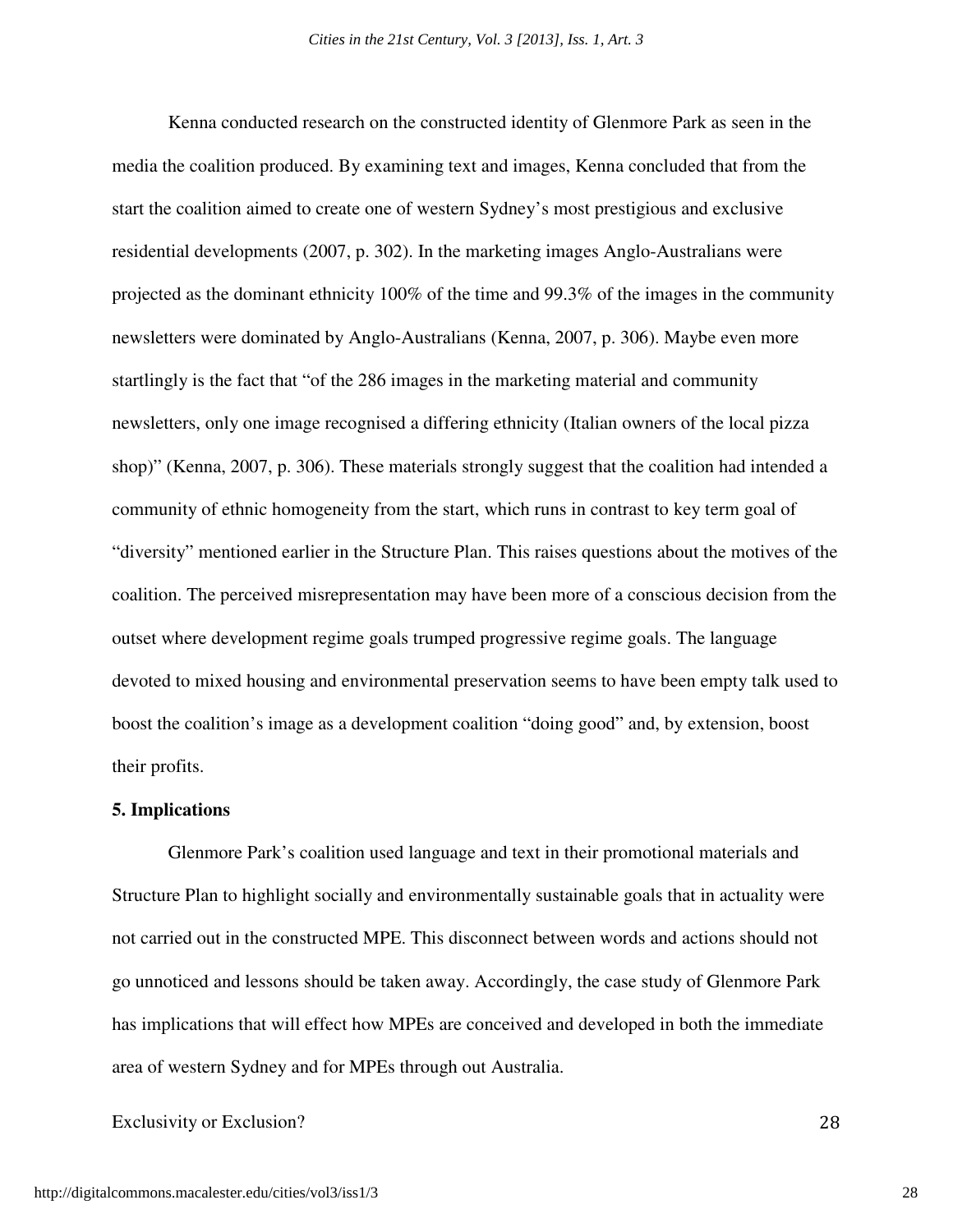# **5.1 Immediate Implications for western Sydney**

 Not only does the exclusive nature of Glenmore Park result in a homogeneous community within the estate, the estate also harms the surrounding area of western Sydney through a self/other mentality. Rather than ameliorating the stereotypes of western Sydney, Glenmore Park exacerbated the socio-spatial polarization of the area. By creating an identity distinct from western Sydney, a self/other binary formed at the expense of western Sydney (Kenna, 2007). This binary elevates Glenmore Park above western Sydney as a distinctive estate while simultaneously confirming and intensifying the negative stereotypes of the rest of western Sydney that were previously discussed (Kenna, 2007). Such stereotypes include a populace considered lowbrow, coarse and lacking education and cultural refinement that placed 'Westies' as the lesser 'other'. (Gwyther, 2008). Instead of capitalizing on the some of the laudable aims of MPEs such as, achieving "diversity through the adoption of a fluid and multifaceted concept of a cultural landscape, meshed with the surrounding areas," Glenmore Park did just the opposite (Kenna, 2007, p. 312). The coalition did not raise the status and conditions of western Sydney; but instead, they confirmed the stereotypes of western Sydney, which worked to further enact socio-spatial polarization (Kenna, 2007, p. 312). Many envision Sydney as being socio-spatially divided between the wealthy suburbs of the north and east and the uncultured, poor, bland flatland suburbs of western Sydney. But through the establishment of exclusive estates, like Glenmore Park, socio-spatial polarization is occurring at a much smaller scale. Gwyther states that in, "the neighbourhoods of western Sydney, invasion and succession, of racial and socioeconomic dimension, is just as significant a feature" as the north/east and west divide (2005, p. 65). Glenmore Park, therefore, furthers social problems, such as the voluntary segregation of the elite through MPEs, instead of eliminating them. If the division between those within the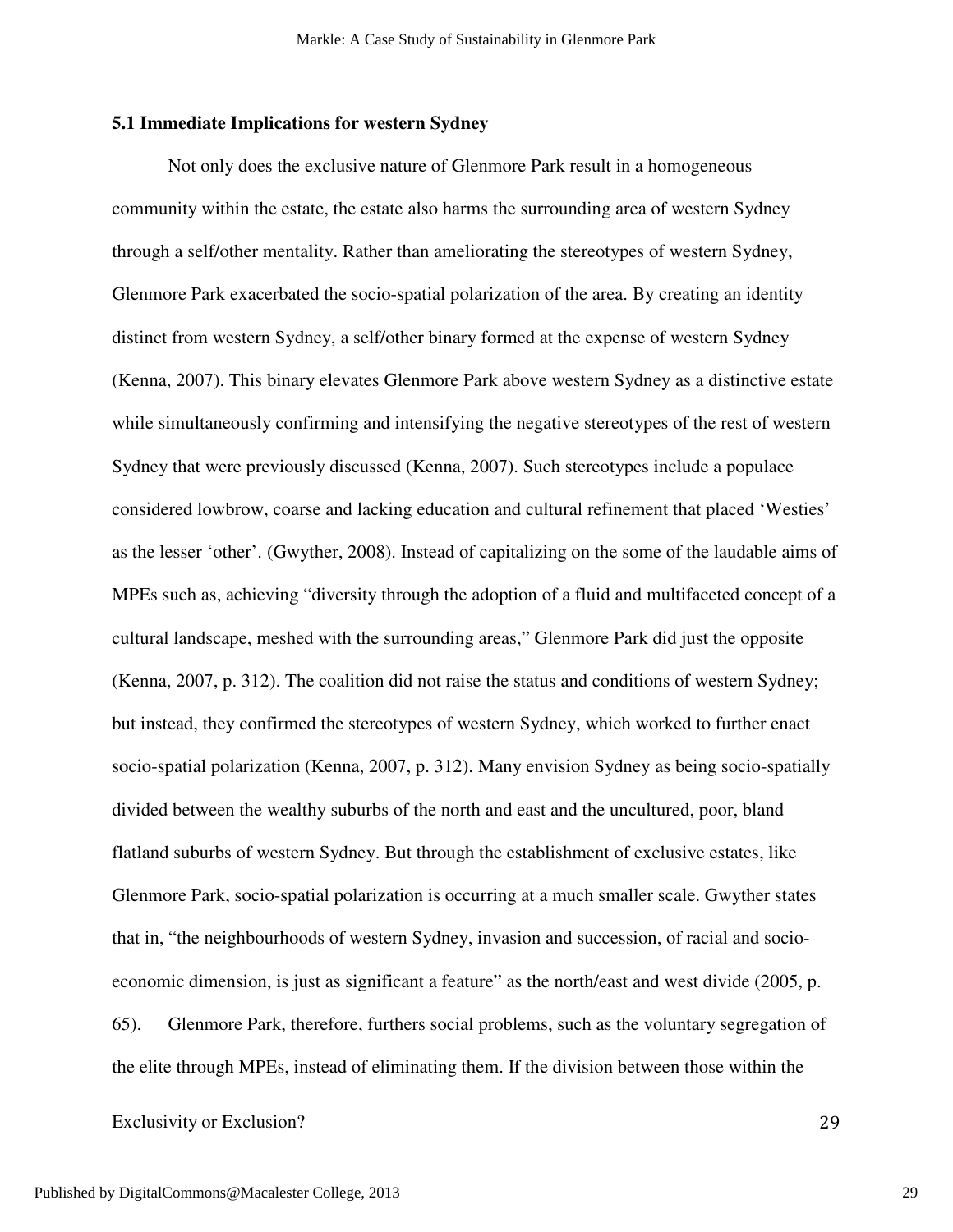MPE and those who are not continues to grow, the socio-spatial segregation aggravated by Glenmore Park could "enable the creation of zones of protected privilege that reinforce existing patterns of segregation" a troublesome and cyclical problem (McGuirk & Dowling, 2009, p. 122). As Costely states, "there is a concern that the increasing number of exclusive communities in Australia are quietly eroding the possibilities for integrated social development, which in such a multi-cultural country where diversity is celebrated [exclusive MPE] must be an issue that policy developers start to take seriously" (2006, p. 169).

#### **5.2 Broader Implications and Lessons for MPEs in Australia**

Beyond western Sydney, lessons from Glenmore Park can be gathered and applied to other MPEs. Although MPEs are by definition closed communities, they are not as isolated as they might like to think and indeed have repercussions far beyond their boundaries. MPE coalitions should recognize their influence and not become so inwardly focused (as did Glenmore Park) that they misuse opportunities to improve the larger community.

Given the influence MPEs hold, their plans and promises to implement social, environmental, and economic sustainability should not be taken lightly. Although Glenmore Park spoke of all three forms of sustainability in their promotional materials and Structure Plan, only economic sustainability was actually implemented. The concept of triple bottom line communities was introduced around the same time as Glenmore Park, and its popularity has spread dramatically since. Sustainability has become something of a buzzword, and its ubiquity threatens to weaken its meaning further. The case of Glenmore Park calls upon both coalitions and the community to be more conscientious about how the term sustainability, and even more generally the ideas of sustainability, is used. As citizens, the community can help to hold the MPEs accountable by being more critical readers of promotional materials to question if the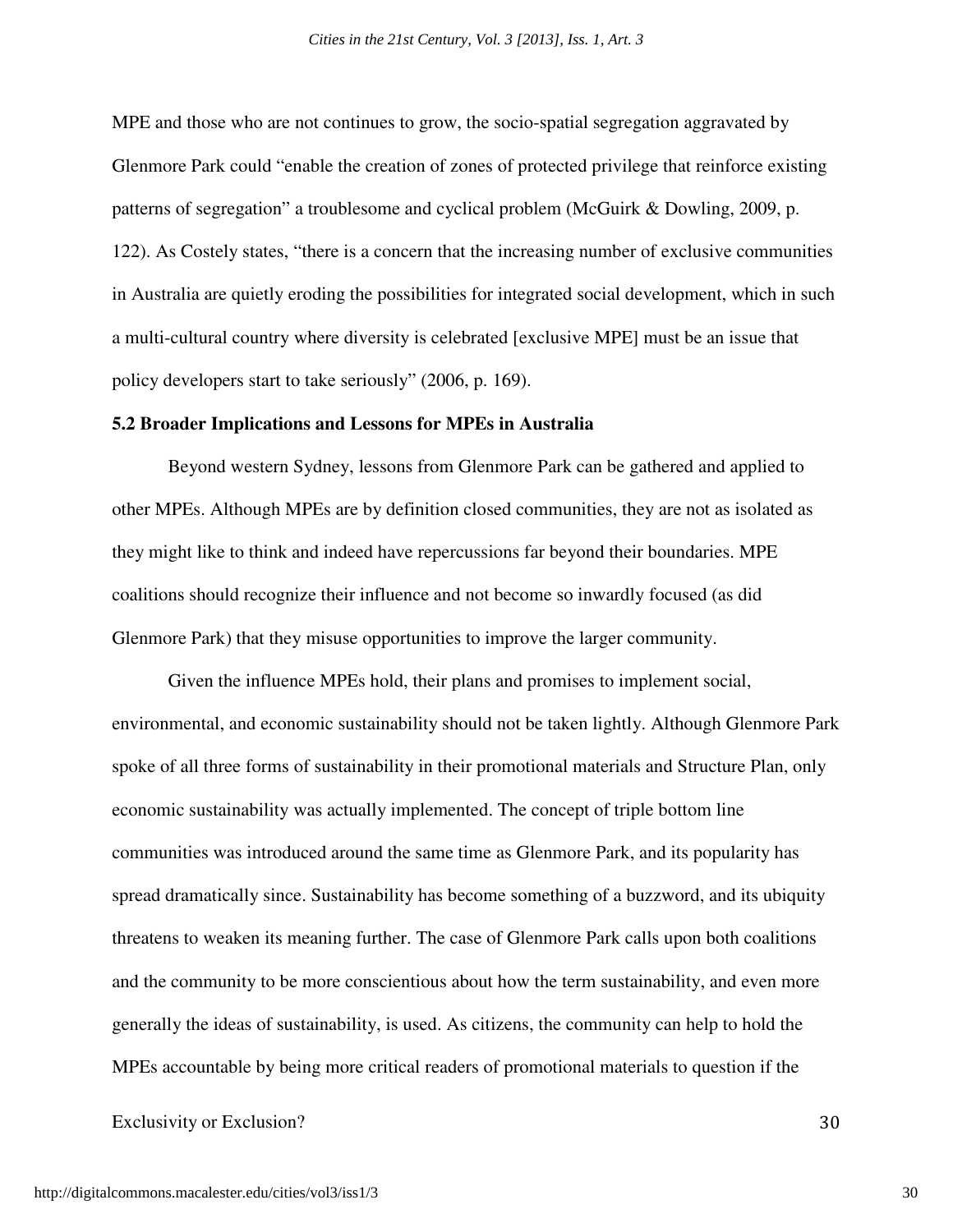sustainability initiatives are genuine. To ensure the progressive regimes are actually what they seem and not just smokescreens for development regimes, citizens can actively seek a place within the coalition. This will help to make certain that social and environmental sustainability initiatives are not sacrificed for the sake of economic sustainability.

# **6. Conclusion**

The developers of Glenmore Park had a unique opportunity to facilitate in the construction of an innovative and sustainable community that worked to eliminate socio-spatial polarization. Instead of capitalizing on the positive attributes of MPEs, Glenmore Park furthered existing social problems, particularly in the surrounding region of western Sydney. By failing to improve the areas located around Glenmore Park, the developers created a two-tier system. Those within the estate benefited from amenity building at the cost of those outside estate. Ultimately, the negative components of MPEs, as exclusive enclaves for the socially and ethnically privileged, trumped the positive potential of MPE to form strong communities that integrate and elevate the surrounding areas.

Glenmore Park represents a complex and multilayered development project where the stated goals and visions did not align with the process or final product. The use of urban regime theory helped to illuminate this disconnect between duplicitous words, underlying motives, and completed reality. By analyzing the material published by Glenmore Park and the secondary literature surrounding the development, in addition to understanding the larger context of the estate, it is clear that a regime misrepresentation occurred. This regime misrepresentation resulted in a lack of social and environmental sustainability. While the Glenmore Park continued to portray itself as a place of both social and environmental sustainability, their words lacked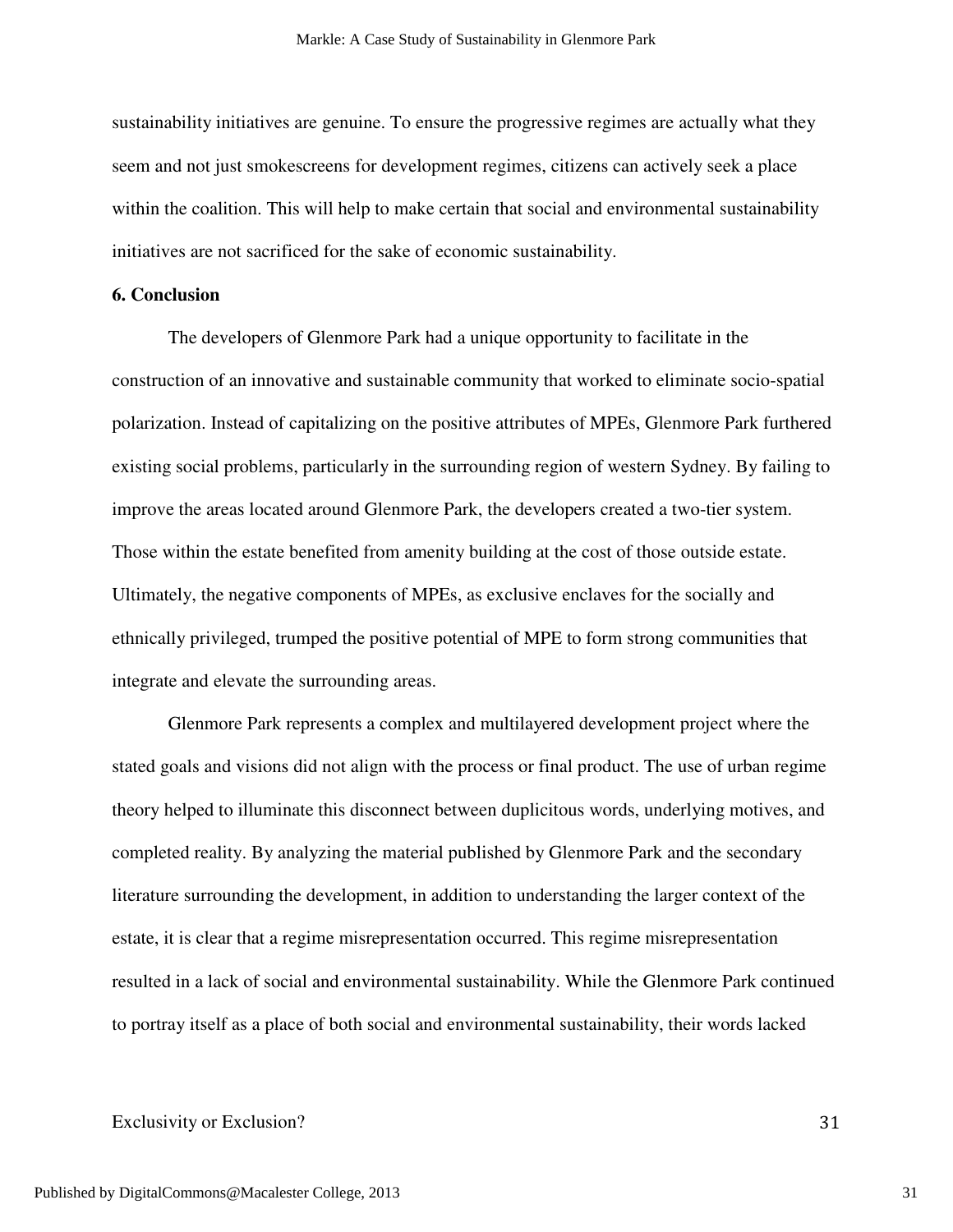significant backing in structure or action. Rather, their claims to social and environmental sustainability were mainly rooted in economic returns.

# Work Cited

- Basiago, A. D. (1999). Economic, social, and environmental sustainability in development theory and urban planning practice. *The Environmentalist,* 19, 145-161.
- Berg, L.D. (2009). Discourse analysis. *The International Encyclopedia of Human Geography,* 3, 215-221.
- Bounds, M. (2004). *Urban social theory: city, self, and society.* South Melbourne: Oxford University Press.
- Cheshire, L., Walters, P., & Wickes, R. (2010) Privatization, security and community: how master planned estates are changing suburban Australia. *Urban Policy and Research*, 28(4), 359-373.
- Costley, D. (2006). Master planned communities: Do they offer a solution to urban sprawl or a vehicle for seclusion of the more affluent consumers in Australia? *Housing Theory and Society, 23(3), 157-175.*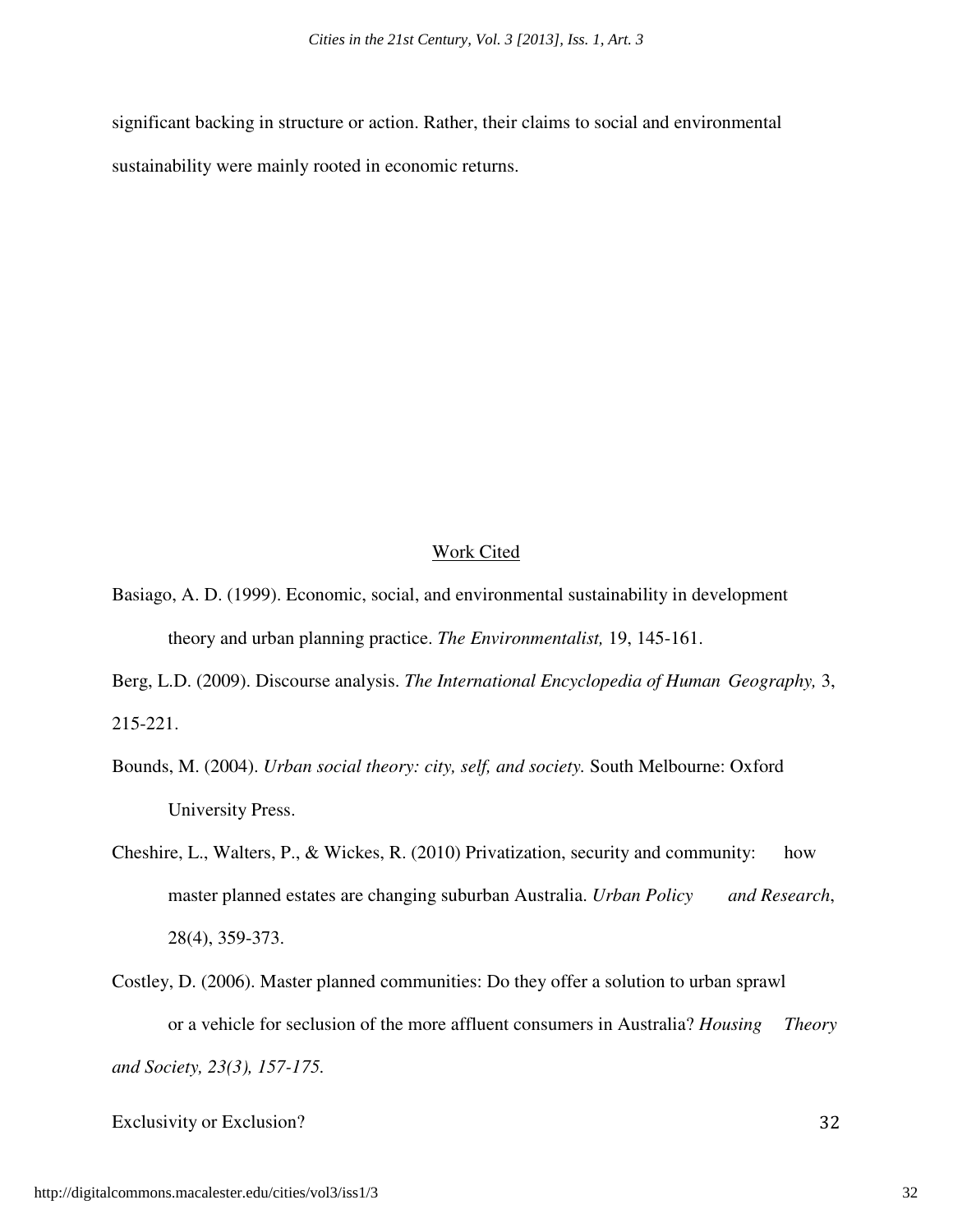Dean, G. (1995). Glenmore Park: from flexible to traditional planning control. Presented to  $3<sup>rd</sup>$  year undergraduates town planners at University of New England – Armidale, Armidale, Australia.

Glenmore Park Realty. Why Glenmore Park? http://www.glenmoreparkrealty.com.au/

Gwyther, G. (2008). Once were Westies. *Griffith Review: Cities on the Edge.* 

Gwyther, G. (2005). Paradise planned: community formation and the master planned estate. *Urban Policy and Research,* 23(1), 57-72.

- Johnson, J. C. (2010). Master planned estates: pariah or panacea? *Urban Policy and Research,* 28(4), 375-390.
- Kenna, T. K. (2007). Consciously construction exclusivity in the suburbs? Unpacking a master planned estate development in Western Sydney. *Geographical Research*, 45(3),  $300 - 313$ .

Masterplan Consultants Pty. Ltd. (1990) Glenmore park structure plan (South Penrith release area). Sydney, Australia: Author.

McGuirk, P.M. & Dowling, R. (2007). Understanding master-planned estates in Australian cities: a framework for research. *Urban Policy and Research,* 25(1), 21-38.

- McKenzie, S. (2004). Social sustainability: towards some definitions. *Hawke Research Institute, 27, 1-29.*
- Mee, K. (2002). Prosperity and the suburban dream: quality of life and affordability in western Sydney. *Australian Geographers*, 33(3), 337-351.

Morelli, J. (2011). Environmental sustainability: a definition for environmental professionals. *Journal of Environmental Sustainability,* 1, 19-27.